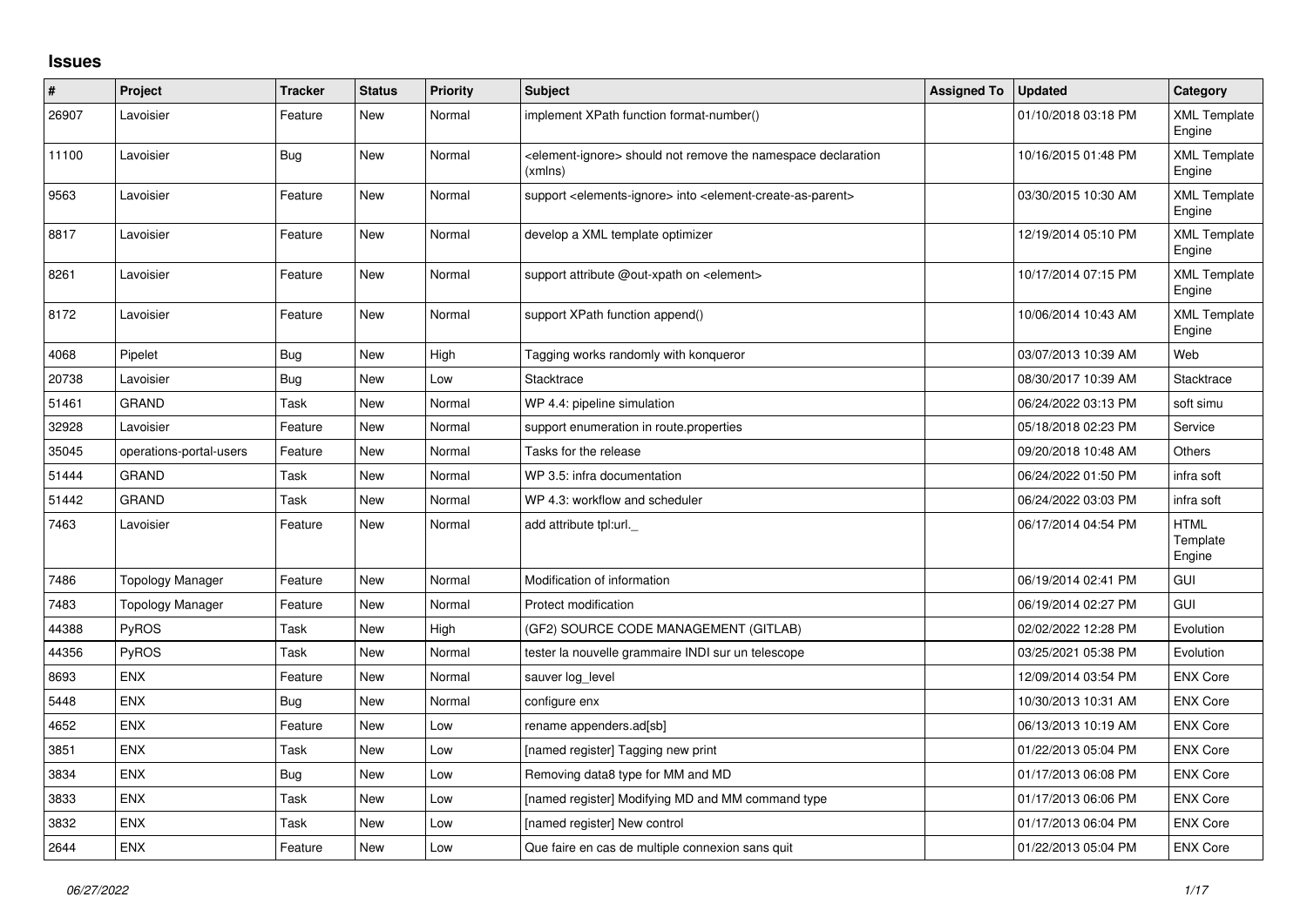| $\vert$ # | Project                 | <b>Tracker</b> | <b>Status</b> | <b>Priority</b> | <b>Subject</b>                                                                                    | <b>Assigned To</b> | <b>Updated</b>      | Category                 |
|-----------|-------------------------|----------------|---------------|-----------------|---------------------------------------------------------------------------------------------------|--------------------|---------------------|--------------------------|
| 659       | <b>ENX</b>              | Feature        | <b>New</b>    | Normal          | Gestion des arbres DOM                                                                            |                    | 01/16/2013 11:33 AM | <b>ENX Core</b>          |
| 656       | <b>ENX</b>              | Feature        | <b>New</b>    | Low             | named register                                                                                    |                    | 01/30/2013 03:59 PM | <b>ENX Core</b>          |
| 42        | ENX                     | Feature        | New           | Urgent          | Module ID Handler                                                                                 |                    | 06/05/2013 02:27 PM | <b>ENX Core</b>          |
| 33857     | Lavoisier               | Bug            | <b>New</b>    | Normal          | post-processors namespace mapping must be defined in view                                         |                    | 06/18/2018 01:29 PM | Engine                   |
| 33350     | Lavoisier               | Feature        | <b>New</b>    | Low             | add a XPath function multireplace()                                                               |                    | 05/31/2018 03:49 PM | Engine                   |
| 27576     | Lavoisier               | Feature        | <b>New</b>    | Normal          | add a parameter "priority" on WhenCreatedTrigger                                                  |                    | 02/02/2018 03:18 PM | Engine                   |
| 27570     | Lavoisier               | Feature        | <b>New</b>    | Normal          | Notified Trigger should bypass attribute @ignore-during                                           |                    | 02/02/2018 03:05 PM | Engine                   |
| 9624      | Lavoisier               | Feature        | New           | Normal          | when cache is empty and being built, user queries should be waiting for<br>it rather than failing |                    | 04/01/2015 06:30 PM | Engine                   |
| 9606      | Lavoisier               | Feature        | New           | High            | add attribute @encoding to element <connector></connector>                                        |                    | 03/31/2015 06:29 PM | Engine                   |
| 9564      | Lavoisier               | Feature        | <b>New</b>    | Normal          | reorganize <pre-renderer> section</pre-renderer>                                                  |                    | 03/30/2015 10:37 AM | Engine                   |
| 9562      | Lavoisier               | Feature        | <b>New</b>    | Normal          | re-implement <pre-renderers> in streaming mode</pre-renderers>                                    |                    | 03/30/2015 10:32 AM | Engine                   |
| 8405      | Lavoisier               | Feature        | <b>New</b>    | Normal          | implement XPath function choose not null(arg1, arg2)                                              |                    | 10/30/2014 02:21 PM | Engine                   |
| 8404      | Lavoisier               | Feature        | <b>New</b>    | Normal          | support parameters in <pre-renderers></pre-renderers>                                             |                    | 10/30/2014 11:03 AM | Engine                   |
| 8258      | Lavoisier               | Feature        | <b>New</b>    | Normal          | add attribute @default to <renderers></renderers>                                                 |                    | 10/17/2014 07:07 PM | Engine                   |
| 8241      | Lavoisier               | Feature        | New           | Normal          | improve dropdown list of view "form"                                                              |                    | 10/15/2014 06:05 PM | Engine                   |
| 7619      | Lavoisier               | Feature        | New           | Normal          | replace @INCLUDES with #include in properties files                                               |                    | 07/04/2014 11:17 AM | Engine                   |
| 7461      | Lavoisier               | Feature        | <b>New</b>    | High            | add XPath function url()                                                                          |                    | 02/17/2015 01:04 PM | Engine                   |
| 6353      | Lavoisier               | Feature        | New           | Low             | support new parameter type "Language"                                                             |                    | 03/24/2014 10:40 AM | Engine                   |
| 6325      | Lavoisier               | Feature        | <b>New</b>    | Low             | enable limiting the maximum output size                                                           |                    | 03/24/2014 10:40 AM | Engine                   |
| 6303      | Lavoisier               | Feature        | New           | Low             | support attributes @package and @id on <config></config>                                          |                    | 03/24/2014 10:31 AM | Engine                   |
| 6260      | Lavoisier               | Feature        | <b>New</b>    | Low             | support introspection of view-template                                                            |                    | 03/24/2014 10:40 AM | Engine                   |
| 5558      | Lavoisier               | Feature        | <b>New</b>    | Low             | add XPath function build_xpath()                                                                  |                    | 11/29/2013 09:58 AM | Engine                   |
| 5090      | Lavoisier               | Feature        | New           | Low             | add new adaptor type : <writer></writer>                                                          |                    | 03/24/2014 10:26 AM | Engine                   |
| 5527      | <b>ENX</b>              | Feature        | <b>New</b>    | Low             | Named register list                                                                               |                    | 11/18/2013 05:30 PM | <b>Drivers</b>           |
| 23257     | operations-portal-users | Bug            | New           | Normal          | Downtime notification admin page                                                                  |                    | 10/25/2017 03:57 PM | Downtime<br>Notification |
| 30741     | Lavoisier               | Feature        | New           | Low             | add research button on web site                                                                   |                    | 04/04/2018 10:53 AM | Doc                      |
| 30735     | Lavoisier               | Feature        | New           | Low             | write documentation about the admin web console                                                   |                    | 04/04/2018 10:52 AM | Doc                      |
| 8380      | Lavoisier               | <b>Bug</b>     | New           | Normal          | remove attribute @evaluated from generated adaptors documentation                                 |                    | 10/28/2014 04:51 PM | Doc                      |
| 35044     | operations-portal-users | Feature        | New           | Normal          | New ROD dashboard                                                                                 |                    | 09/20/2018 10:42 AM | Dashboard                |
| 7490      | <b>Topology Manager</b> | Bug            | New           | Normal          | Needed libp42.so.1                                                                                |                    | 06/19/2014 11:15 PM | Core TM                  |
| 7073      | <b>Topology Manager</b> | <b>Bug</b>     | New           | Normal          | Off on GTS tree                                                                                   |                    | 05/07/2014 04:55 PM | Core TM                  |
| 7040      | <b>Topology Manager</b> | Bug            | New           | Normal          | Fixing configure                                                                                  |                    | 04/30/2014 03:46 PM | Core TM                  |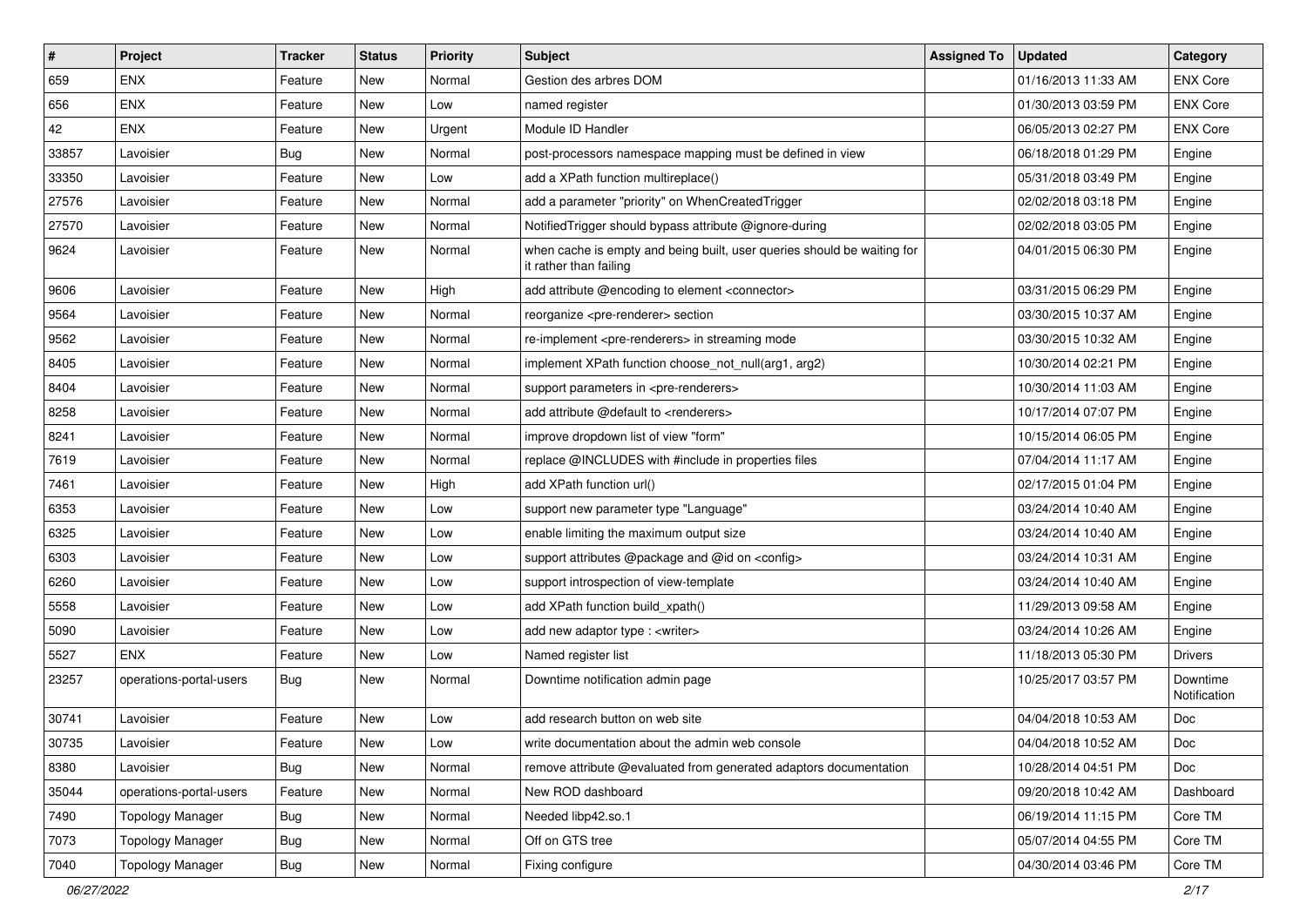| $\sharp$ | Project   | <b>Tracker</b> | <b>Status</b> | <b>Priority</b> | Subject                                                                                                                     | <b>Assigned To</b> | <b>Updated</b>      | Category                         |
|----------|-----------|----------------|---------------|-----------------|-----------------------------------------------------------------------------------------------------------------------------|--------------------|---------------------|----------------------------------|
| 9622     | Lavoisier | Feature        | New           | Normal          | add links to fallback views into view "dependencies"                                                                        |                    | 04/01/2015 06:19 PM | Console                          |
| 9086     | Lavoisier | Feature        | <b>New</b>    | High            | enable refreshing all notifiable caches with one single click                                                               |                    | 02/09/2015 12:37 PM | Console                          |
| 7566     | Lavoisier | <b>Bug</b>     | New           | Low             | fields of view "form" are disabled when they have default value                                                             |                    | 06/27/2014 04:53 PM | Console                          |
| 7465     | Lavoisier | Bug            | New           | Normal          | fix all the relative URL used by the web console                                                                            |                    | 06/17/2014 04:57 PM | Console                          |
| 7464     | Lavoisier | Feature        | <b>New</b>    | Normal          | replace XSL with HTML template in web console                                                                               |                    | 06/17/2014 04:55 PM | Console                          |
| 7325     | Lavoisier | Feature        | New           | Normal          | support filtering dependencies graph by categories                                                                          |                    | 06/04/2014 05:14 PM | Console                          |
| 1083     | Oval      | Bug            | New           | Immediate       | oval log -gui                                                                                                               |                    | 11/16/2010 11:45 AM | Command Line<br>Interface        |
| 1082     | Oval      | Bug            | New           | Low             | NO DIFF                                                                                                                     |                    | 11/16/2010 11:44 AM | <b>Command Line</b><br>Interface |
| 9496     | Lavoisier | Feature        | <b>New</b>    | High            | upgrade to more recent version of JSW                                                                                       |                    | 03/18/2015 06:34 PM | <b>Build</b>                     |
| 11915    | Lavoisier | Feature        | New           | Normal          | change the parameters of plugin ChartRenderer                                                                               |                    | 02/05/2016 12:25 PM | Adaptors                         |
| 10315    | Lavoisier | Feature        | <b>New</b>    | Normal          | Index size of IndexedFileCache plugin is limited by the max number of<br>inodes                                             |                    | 07/07/2015 10:12 AM | Adaptors                         |
| 9778     | Lavoisier | Feature        | <b>New</b>    | Normal          | support cookies in HTTPConnector                                                                                            |                    | 04/28/2015 01:39 PM | Adaptors                         |
| 9623     | Lavoisier | Bug            | New           | Normal          | SynchronousCacheConnector stays in building state until the calling<br>view is finished                                     |                    | 04/01/2015 06:21 PM | Adaptors                         |
| 9607     | Lavoisier | Feature        | <b>New</b>    | Normal          | Add SAML 2.0 support in Lavoisier                                                                                           |                    | 04/01/2015 11:32 AM | Adaptors                         |
| 9560     | Lavoisier | Feature        | New           | Normal          | SurroundSerializer should ignore header lines (starting with )</td <td></td> <td>03/30/2015 10:17 AM</td> <td>Adaptors</td> |                    | 03/30/2015 10:17 AM | Adaptors                         |
| 9559     | Lavoisier | Feature        | New           | Normal          | develop a TextRenderer plugin                                                                                               |                    | 03/30/2015 10:15 AM | Adaptors                         |
| 9467     | Lavoisier | Feature        | <b>New</b>    | Normal          | improve flexibility of JSONRenderer                                                                                         |                    | 03/16/2015 01:54 PM | Adaptors                         |
| 8260     | Lavoisier | Feature        | New           | Normal          | develop plugin ElementProcessor                                                                                             |                    | 10/17/2014 07:10 PM | Adaptors                         |
| 8259     | Lavoisier | Feature        | <b>New</b>    | Normal          | support parameter "renderer" in ZipRenderer and GZipRenderer                                                                |                    | 10/17/2014 07:08 PM | Adaptors                         |
| 8240     | Lavoisier | Feature        | New           | Normal          | LDAPConnector/LDIFSerializer should generate data in DSML format                                                            |                    | 10/15/2014 06:02 PM | Adaptors                         |
| 7649     | Lavoisier | Feature        | <b>New</b>    | Normal          | develop a XMLTemplateProcessor plugin                                                                                       |                    | 07/04/2014 05:52 PM | Adaptors                         |
| 6687     | Lavoisier | Feature        | <b>New</b>    | Low             | develop a CronTrigger                                                                                                       |                    | 03/27/2014 04:36 PM | Adaptors                         |
| 6360     | Lavoisier | Feature        | New           | Low             | develop a EntriesProcessor (or a EntriesRenderer)                                                                           |                    | 03/05/2014 03:22 PM | Adaptors                         |
| 5009     | Lavoisier | Feature        | New           | Low             | <b>ICalRenderer</b>                                                                                                         |                    | 01/21/2014 06:02 PM | Adaptors                         |
| 5008     | Lavoisier | Feature        | New           | Low             | <b>ICalSerializer</b>                                                                                                       |                    | 01/21/2014 06:01 PM | Adaptors                         |
| 4934     | Lavoisier | Feature        | New           | Low             | implement some additional cache adaptors                                                                                    |                    | 02/07/2014 04:59 PM | Adaptors                         |
| 4906     | Lavoisier | Feature        | New           | Low             | XPath2SQLTemplate : add support for SQL functions                                                                           |                    | 03/24/2014 10:26 AM | Adaptors                         |
| 4905     | Lavoisier | Feature        | New           | Low             | XPath2SQLTemplate: add support for XPath functions                                                                          |                    | 03/24/2014 10:26 AM | Adaptors                         |
| 4904     | Lavoisier | Feature        | New           | Low             | XPath2SQLTemplate : add support for ORDER BY                                                                                |                    | 03/24/2014 10:26 AM | Adaptors                         |
| 4871     | Lavoisier | Feature        | New           | Low             | ExcelSerializer                                                                                                             |                    | 03/24/2014 10:26 AM | Adaptors                         |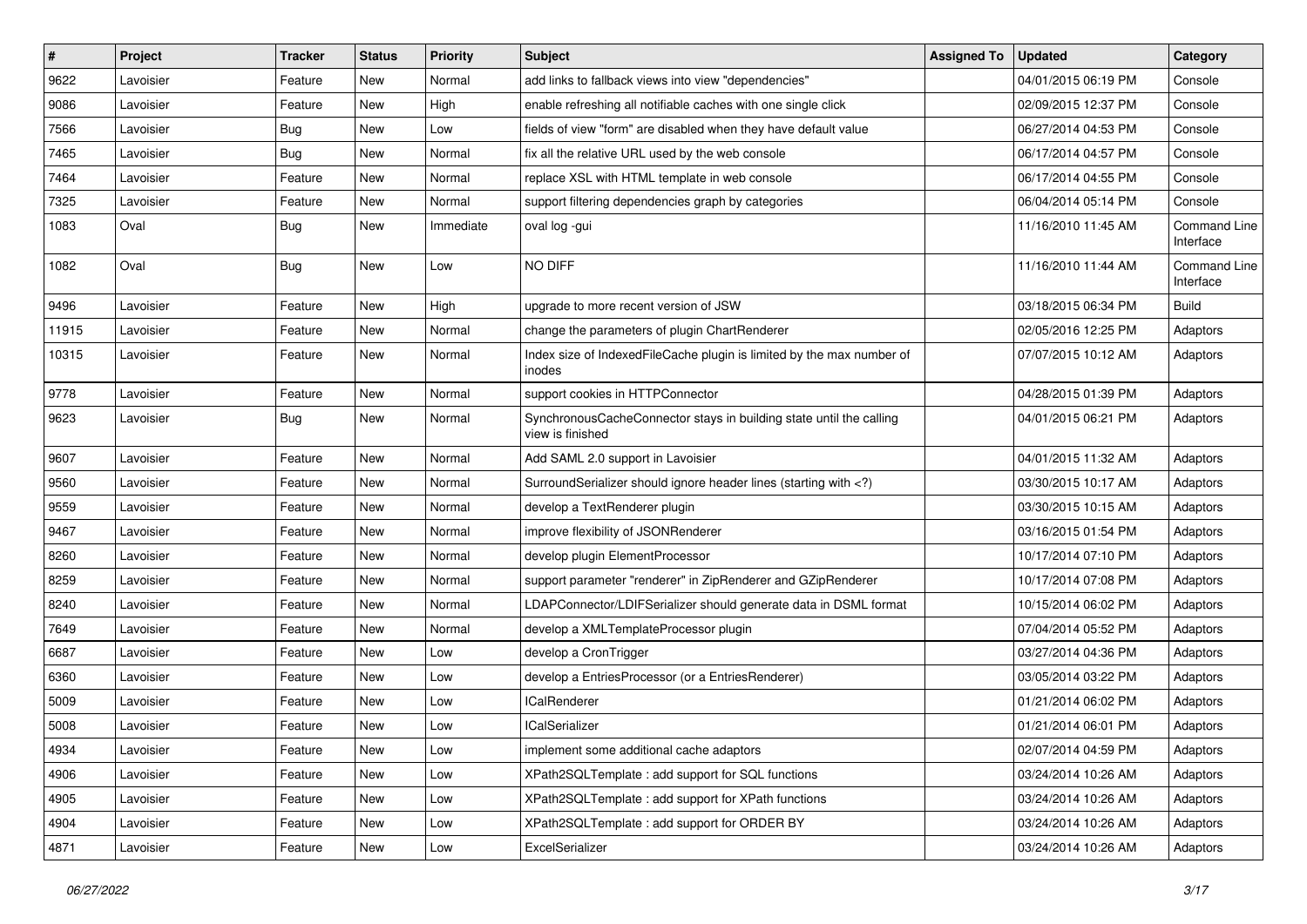| $\vert$ # | Project      | <b>Tracker</b> | <b>Status</b> | <b>Priority</b> | <b>Subject</b>                            | <b>Assigned To</b> | <b>Updated</b>      | Category |
|-----------|--------------|----------------|---------------|-----------------|-------------------------------------------|--------------------|---------------------|----------|
| 4870      | Lavoisier    | Feature        | <b>New</b>    | Low             | BinarySerializer                          |                    | 03/24/2014 10:26 AM | Adaptors |
| 4867      | Lavoisier    | Feature        | <b>New</b>    | Low             | ScalaProcessor                            |                    | 03/24/2014 10:26 AM | Adaptors |
| 4866      | Lavoisier    | Feature        | New           | Low             | <b>XQueryConnector</b>                    |                    | 03/24/2014 10:26 AM | Adaptors |
| 4865      | Lavoisier    | Feature        | New           | Low             | support remote connection in JMXConnector |                    | 03/24/2014 10:26 AM | Adaptors |
| 4863      | Lavoisier    | Feature        | <b>New</b>    | Low             | YAMLRenderer                              |                    | 03/24/2014 10:26 AM | Adaptors |
| 49944     | <b>GRAND</b> | Task           | New           | Normal          | WP 10.3: data analysis                    |                    | 03/18/2022 04:45 PM |          |
| 49943     | <b>GRAND</b> | Task           | <b>New</b>    | Normal          | WP 10.2: data taking                      |                    | 03/18/2022 04:45 PM |          |
| 49942     | <b>GRAND</b> | Task           | New           | Normal          | WP 10.1: deployment                       |                    | 03/18/2022 04:45 PM |          |
| 49941     | <b>GRAND</b> | Task           | New           | Normal          | WP 10: GP 300 setup                       |                    | 03/18/2022 04:45 PM |          |
| 49940     | <b>GRAND</b> | Task           | New           | Normal          | WP 9.5: data analysis                     |                    | 03/18/2022 03:35 PM |          |
| 49939     | <b>GRAND</b> | Task           | New           | Normal          | WP 9.4: data taking                       |                    | 06/23/2022 08:19 PM |          |
| 49938     | <b>GRAND</b> | Task           | <b>New</b>    | Normal          | WP 9.3: deployment commissioning          |                    | 03/18/2022 03:27 PM |          |
| 49937     | <b>GRAND</b> | Task           | <b>New</b>    | Normal          | WP 9.2: production detector adaptation    |                    | 03/18/2022 03:32 PM |          |
| 49936     | <b>GRAND</b> | Task           | <b>New</b>    | Normal          | WP 9.1: detector design adaptation        |                    | 03/21/2022 03:18 PM |          |
| 49935     | <b>GRAND</b> | Task           | <b>New</b>    | Normal          | WP 9: Nançay setup                        |                    | 03/18/2022 12:20 AM |          |
| 49934     | <b>GRAND</b> | Task           | <b>New</b>    | Normal          | WP 8.3: trigger evaluation                |                    | 03/21/2022 10:28 AM |          |
| 49933     | <b>GRAND</b> | Task           | <b>New</b>    | Normal          | WP 8.2: final reconstruction              |                    | 03/18/2022 04:39 PM |          |
| 49932     | <b>GRAND</b> | Task           | <b>New</b>    | Normal          | WP 8.1: SLT info definition               |                    | 03/18/2022 04:39 PM |          |
| 49931     | <b>GRAND</b> | Task           | <b>New</b>    | Normal          | WP 8: data reconstruction study           |                    | 03/21/2022 10:28 AM |          |
| 49930     | <b>GRAND</b> | Task           | <b>New</b>    | Normal          | WP 7: second level trigger (SLT)          |                    | 03/21/2022 10:28 AM |          |
| 49929     | <b>GRAND</b> | Task           | <b>New</b>    | Normal          | WP 6.4: frontend implementation           |                    | 04/14/2022 02:24 PM |          |
| 49928     | <b>GRAND</b> | Task           | <b>New</b>    | Normal          | WP 6.3: testbench                         |                    | 06/24/2022 12:58 PM |          |
| 49927     | <b>GRAND</b> | Task           | <b>New</b>    | Normal          | WP 6.2: analytical method                 |                    | 06/24/2022 12:41 PM |          |
| 49926     | <b>GRAND</b> | Task           | <b>New</b>    | Normal          | WP 6.1: neuronal network method           |                    | 03/21/2022 01:40 PM |          |
| 49925     | <b>GRAND</b> | Task           | <b>New</b>    | Normal          | WP 6: first level trigger (FLT)           |                    | 03/21/2022 10:28 AM |          |
| 49924     | <b>GRAND</b> | Task           | <b>New</b>    | Normal          | WP 5.2: noise event selection             |                    | 03/18/2022 05:13 PM |          |
| 49923     | <b>GRAND</b> | Task           | <b>New</b>    | Normal          | WP 5.5: EAS selection                     |                    | 03/18/2022 05:13 PM |          |
| 49922     | <b>GRAND</b> | Task           | New           | Normal          | WP 5.4: reconstruction                    |                    | 03/18/2022 05:13 PM |          |
| 49921     | <b>GRAND</b> | Task           | New           | Normal          | WP 5.3: calibration                       |                    | 03/18/2022 05:13 PM |          |
| 49919     | <b>GRAND</b> | Task           | New           | Normal          | WP 5.1: data taking                       |                    | 03/18/2022 05:13 PM |          |
| 49918     | GRAND        | Task           | New           | Normal          | WP 5: GP 13/100 experimental DB analysis  |                    | 03/18/2022 05:13 PM |          |
| 49917     | GRAND        | Task           | New           | Normal          | WP 4.2: validation                        |                    | 03/18/2022 03:08 PM |          |
| 49916     | GRAND        | Task           | New           | Normal          | WP 4.1: production, storing & management  |                    | 03/18/2022 03:06 PM |          |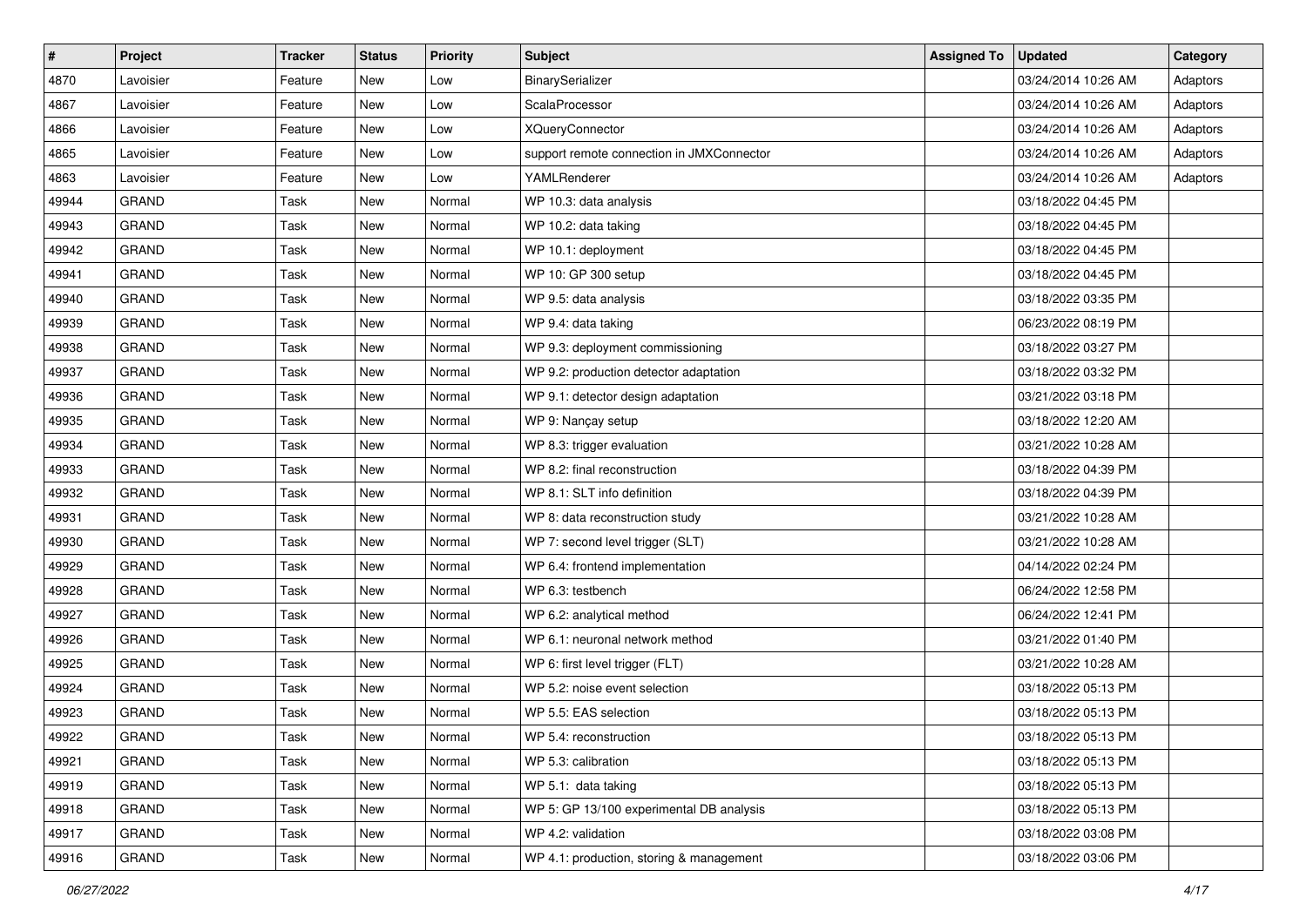| $\vert$ # | Project      | <b>Tracker</b> | <b>Status</b> | <b>Priority</b> | <b>Subject</b>                                                                           | <b>Assigned To</b> | <b>Updated</b>      | Category |
|-----------|--------------|----------------|---------------|-----------------|------------------------------------------------------------------------------------------|--------------------|---------------------|----------|
| 49915     | <b>GRAND</b> | Task           | New           | Normal          | WP 4: Creating GRAND simulation                                                          |                    | 03/18/2022 12:20 AM |          |
| 49914     | <b>GRAND</b> | Task           | New           | Normal          | WP 3.4: code distribution, software env.                                                 |                    | 06/24/2022 01:41 PM |          |
| 49912     | <b>GRAND</b> | Task           | New           | Normal          | WP 3.3: manage software infra : CI, quality, DB engine                                   |                    | 03/18/2022 03:03 PM |          |
| 49911     | <b>GRAND</b> | Task           | New           | Normal          | WP 3.2: calibration monotoring DB                                                        |                    | 03/18/2022 05:13 PM |          |
| 49910     | <b>GRAND</b> | Task           | <b>New</b>    | Normal          | WP 3.1: manage data event DB                                                             |                    | 06/24/2022 01:55 PM |          |
| 49909     | <b>GRAND</b> | Task           | New           | Normal          | WP 3: software infra and database                                                        |                    | 06/24/2022 01:48 PM |          |
| 49906     | <b>GRAND</b> | Task           | <b>New</b>    | Normal          | WP 1.1: finance                                                                          |                    | 03/18/2022 05:13 PM |          |
| 49905     | <b>GRAND</b> | Task           | New           | Normal          | WP 1: GRAND management                                                                   |                    | 03/18/2022 05:13 PM |          |
| 49904     | <b>GRAND</b> | Task           | New           | Normal          | WP 2.9: detector monotoring                                                              |                    | 03/18/2022 05:13 PM |          |
| 49903     | <b>GRAND</b> | Task           | New           | Normal          | WP 2.8: detector calibration                                                             |                    | 03/18/2022 05:13 PM |          |
| 49901     | <b>GRAND</b> | Task           | New           | Normal          | WP 2.6: common tools                                                                     |                    | 03/18/2022 05:13 PM |          |
| 49900     | <b>GRAND</b> | Task           | New           | Normal          | WP 2.5: reconstruction method                                                            |                    | 03/18/2022 02:57 PM |          |
| 49899     | <b>GRAND</b> | Task           | New           | Normal          | WP 2.4: antenna network simulation                                                       |                    | 06/24/2022 02:48 PM |          |
| 49898     | <b>GRAND</b> | Task           | New           | Normal          | WP 2.3: unit detector modeling and coding                                                |                    | 06/24/2022 02:11 PM |          |
| 49897     | <b>GRAND</b> | Task           | New           | Normal          | WP 2.2: input output format fie                                                          |                    | 03/18/2022 12:22 AM |          |
| 49896     | <b>GRAND</b> | Task           | New           | Normal          | WP 2.1: software architecture and optimization                                           |                    | 03/18/2022 05:13 PM |          |
| 49895     | <b>GRAND</b> | Task           | New           | Normal          | WP 2: GRANDLIB modelization and software                                                 |                    | 06/24/2022 02:48 PM |          |
| 49890     | PyROS        | Task           | New           | Normal          | Global Start & Stop (safe)                                                               |                    | 03/16/2022 04:52 PM |          |
| 49889     | PyROS        | Task           | New           | Normal          | Backup                                                                                   |                    | 03/16/2022 04:49 PM |          |
| 49888     | PyROS        | Task           | New           | Normal          | Firewall                                                                                 |                    | 03/16/2022 04:48 PM |          |
| 49887     | PyROS        | Task           | New           | Normal          | Hardware                                                                                 |                    | 03/16/2022 04:47 PM |          |
| 49886     | PyROS        | Task           | New           | Normal          | System watch (Nagios, )                                                                  |                    | 03/16/2022 04:47 PM |          |
| 49885     | PyROS        | Task           | New           | Normal          | Network                                                                                  |                    | 03/16/2022 04:46 PM |          |
| 49878     | PyROS        | Task           | New           | Normal          | SF02-SCP integration - Lancement auto de l'agent de gestion du SP<br>lifecycle           |                    | 03/16/2022 10:37 AM |          |
| 49876     | PyROS        | Task           | New           | Normal          | Guitastro integration                                                                    |                    | 03/16/2022 07:28 AM |          |
| 49875     | PyROS        | Task           | New           | Normal          | (classic) Installation Guitastro & dependencies                                          |                    | 03/16/2022 07:27 AM |          |
| 49874     | PyROS        | Task           | New           | Normal          | (docker) Installation Guitastro & dependencies                                           |                    | 03/16/2022 07:26 AM |          |
| 49872     | PyROS        | Task           | New           | Normal          | Restauration de la config par défaut                                                     |                    | 03/15/2022 11:10 PM |          |
| 49871     | PyROS        | Task           | New           | Normal          | Config par défaut (à définir)                                                            |                    | 03/15/2022 11:11 PM |          |
| 49870     | PyROS        | Task           | New           | Normal          | Config générale : logo, pagination, couleurs, options générales, options<br>par feature, |                    | 03/15/2022 11:11 PM |          |
| 49543     | PyROS        | Task           | New           | Normal          | Users View (list & 1)                                                                    |                    | 02/23/2022 06:06 PM |          |
| 49253     | PyROS        | Task           | New           | Normal          | READ 1 & list                                                                            |                    | 02/21/2022 03:21 PM |          |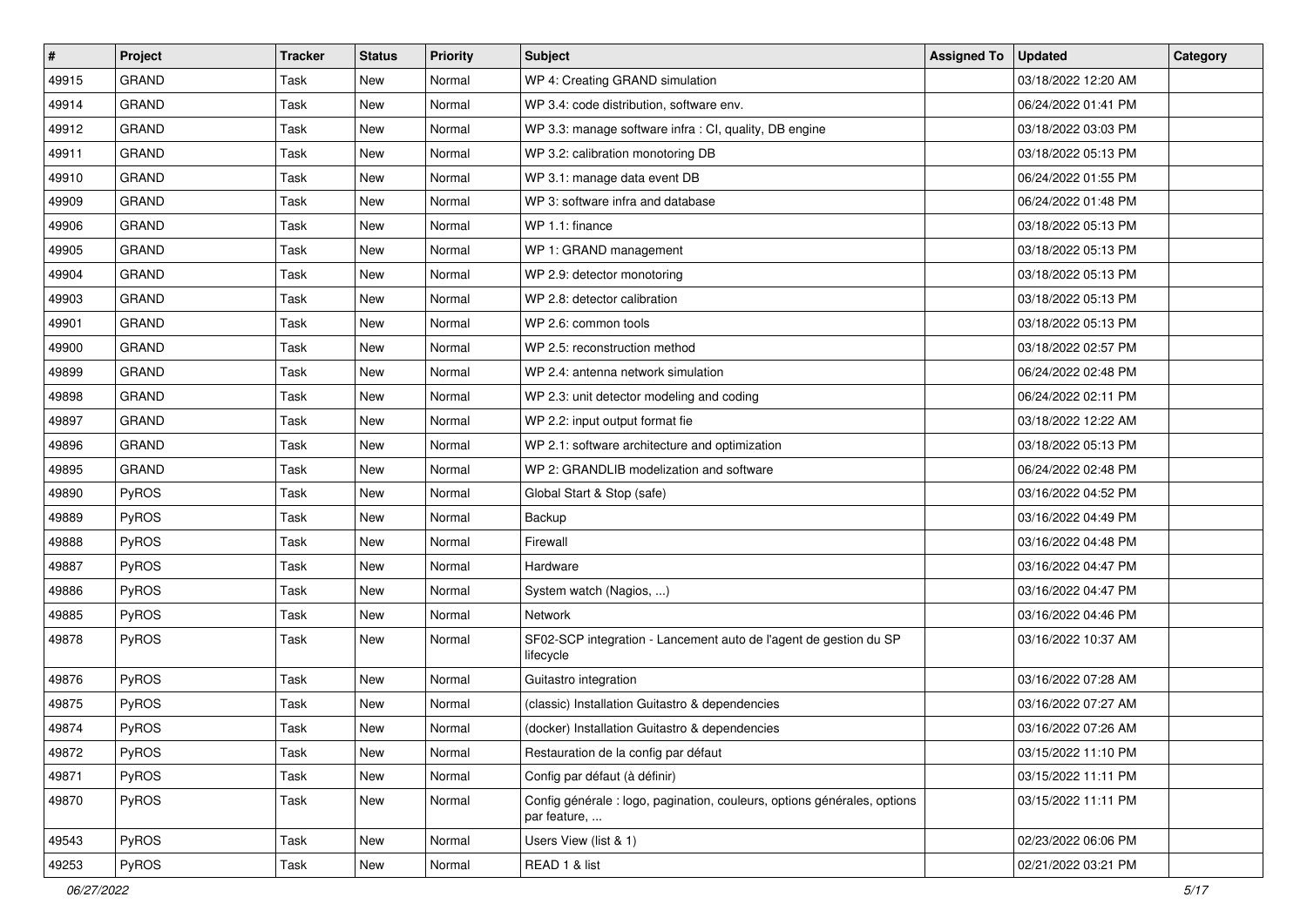| $\vert$ # | Project      | Tracker     | <b>Status</b> | <b>Priority</b> | Subject                                                                                                                               | <b>Assigned To</b> | <b>Updated</b>      | Category |
|-----------|--------------|-------------|---------------|-----------------|---------------------------------------------------------------------------------------------------------------------------------------|--------------------|---------------------|----------|
| 49252     | PyROS        | Task        | <b>New</b>    | Normal          | <b>WEB FORM</b>                                                                                                                       |                    | 02/17/2022 01:59 PM |          |
| 49250     | <b>PyROS</b> | Task        | <b>New</b>    | Normal          | <b>CREATE/UPDATE Sequence</b>                                                                                                         |                    | 02/23/2022 12:02 PM |          |
| 49247     | PyROS        | Task        | <b>New</b>    | Normal          | State diagram (doc)                                                                                                                   |                    | 02/03/2022 09:34 AM |          |
| 49246     | PyROS        | Task        | New           | Normal          | Sequence Lifecycle (status)                                                                                                           |                    | 02/03/2022 09:34 AM |          |
| 49210     | PyROS        | Task        | <b>New</b>    | Normal          | <b>CONFIGURATION GENERALE</b>                                                                                                         |                    | 03/15/2022 11:11 PM |          |
| 49157     | PyROS        | Task        | <b>New</b>    | Normal          | Super Super Agent qui surveille l'ensemble des super agents sur<br>chaque noeud (?)                                                   |                    | 01/31/2022 12:12 PM |          |
| 49156     | PyROS        | Task        | New           | Normal          | Super Agent qui démarre et stoppe les autres agents, et surveille leur<br>bonne santé (les relance si besoin) => sur chaque noeud (?) |                    | 01/31/2022 12:12 PM |          |
| 49155     | PyROS        | <b>Task</b> | New           | Normal          | Architecture décentralisée en plusieurs noeuds (communication via BD)                                                                 |                    | 01/31/2022 12:09 PM |          |
| 49152     | PyROS        | Task        | New           | Normal          | RUN/EXEC - Start & Stop software (et Agents)                                                                                          |                    | 05/24/2022 02:55 PM |          |
| 49151     | PyROS        | Task        | New           | Normal          | Script central (pyros.py)                                                                                                             |                    | 01/31/2022 11:36 AM |          |
| 49149     | PyROS        | Task        | <b>New</b>    | High            | SCRIPT RUN (PYROS/pyros.py) (uniquement pour la partie execution)                                                                     |                    | 05/24/2022 02:55 PM |          |
| 49136     | PyROS        | Task        | <b>New</b>    | Normal          | GF04-SECU - Logging integration                                                                                                       |                    | 01/29/2022 12:54 AM |          |
| 49135     | <b>PyROS</b> | Task        | <b>New</b>    | Normal          | SF15-SST integration                                                                                                                  |                    | 01/29/2022 12:48 AM |          |
| 49134     | PyROS        | Task        | New           | Normal          | SF14-OBC integration                                                                                                                  |                    | 01/29/2022 12:52 AM |          |
| 49133     | PyROS        | Task        | New           | Normal          | SF13-IAF integration                                                                                                                  |                    | 01/29/2022 12:47 AM |          |
| 49132     | PyROS        | Task        | <b>New</b>    | Normal          | SF12-IAN integration                                                                                                                  |                    | 01/29/2022 12:48 AM |          |
| 49131     | <b>PyROS</b> | Task        | New           | Normal          | SF11-IPC integration                                                                                                                  |                    | 01/29/2022 12:46 AM |          |
| 49130     | PyROS        | Task        | New           | Normal          | SF10-CAL integration                                                                                                                  |                    | 01/29/2022 12:46 AM |          |
| 49129     | PyROS        | Task        | New           | Normal          | SF09-CMC integration                                                                                                                  |                    | 01/29/2022 12:46 AM |          |
| 49128     | PyROS        | Task        | <b>New</b>    | Normal          | SF08-EXE integration                                                                                                                  |                    | 01/29/2022 12:45 AM |          |
| 49127     | PyROS        | Task        | <b>New</b>    | Normal          | SF07-PLN integration                                                                                                                  |                    | 01/29/2022 12:45 AM |          |
| 49126     | PyROS        | Task        | <b>New</b>    | Normal          | SF06-ALR integration                                                                                                                  |                    | 01/29/2022 12:45 AM |          |
| 49125     | PyROS        | Task        | New           | Normal          | SF05-SEQ integration                                                                                                                  |                    | 03/15/2022 11:03 PM |          |
| 49124     | PyROS        | Task        | <b>New</b>    | Normal          | SF04-SPV integration                                                                                                                  |                    | 01/29/2022 12:44 AM |          |
| 49123     | PyROS        | Task        | New           | Normal          | SF03-ENV integration                                                                                                                  |                    | 01/29/2022 12:50 AM |          |
| 49122     | PyROS        | Task        | <b>New</b>    | Normal          | SF02-SCP integration                                                                                                                  |                    | 01/29/2022 12:50 AM |          |
| 49121     | PyROS        | Task        | New           | Normal          | SF01-USR integration                                                                                                                  |                    | 01/29/2022 12:50 AM |          |
| 49120     | PyROS        | Task        | New           | Normal          | General Design (structure, design, responsive, CSS)                                                                                   |                    | 01/29/2022 12:50 AM |          |
| 48784     | <b>XLDP</b>  | <b>Bug</b>  | New           | Normal          | Jobs en erreurs depuis le 19/01 19h30                                                                                                 |                    | 01/20/2022 10:12 AM |          |
| 48307     | <b>PyROS</b> | Task        | New           | Normal          | Send, Receive, and Process Commands (Agent <= > Agent)                                                                                |                    | 12/14/2021 02:57 PM |          |
| 48290     | PyROS        | Task        | New           | Normal          | Auto mode                                                                                                                             |                    | 12/14/2021 12:35 PM |          |
| 48289     | PyROS        | Task        | New           | Normal          | Entity (AgentDevice class)                                                                                                            |                    | 12/14/2021 12:32 PM |          |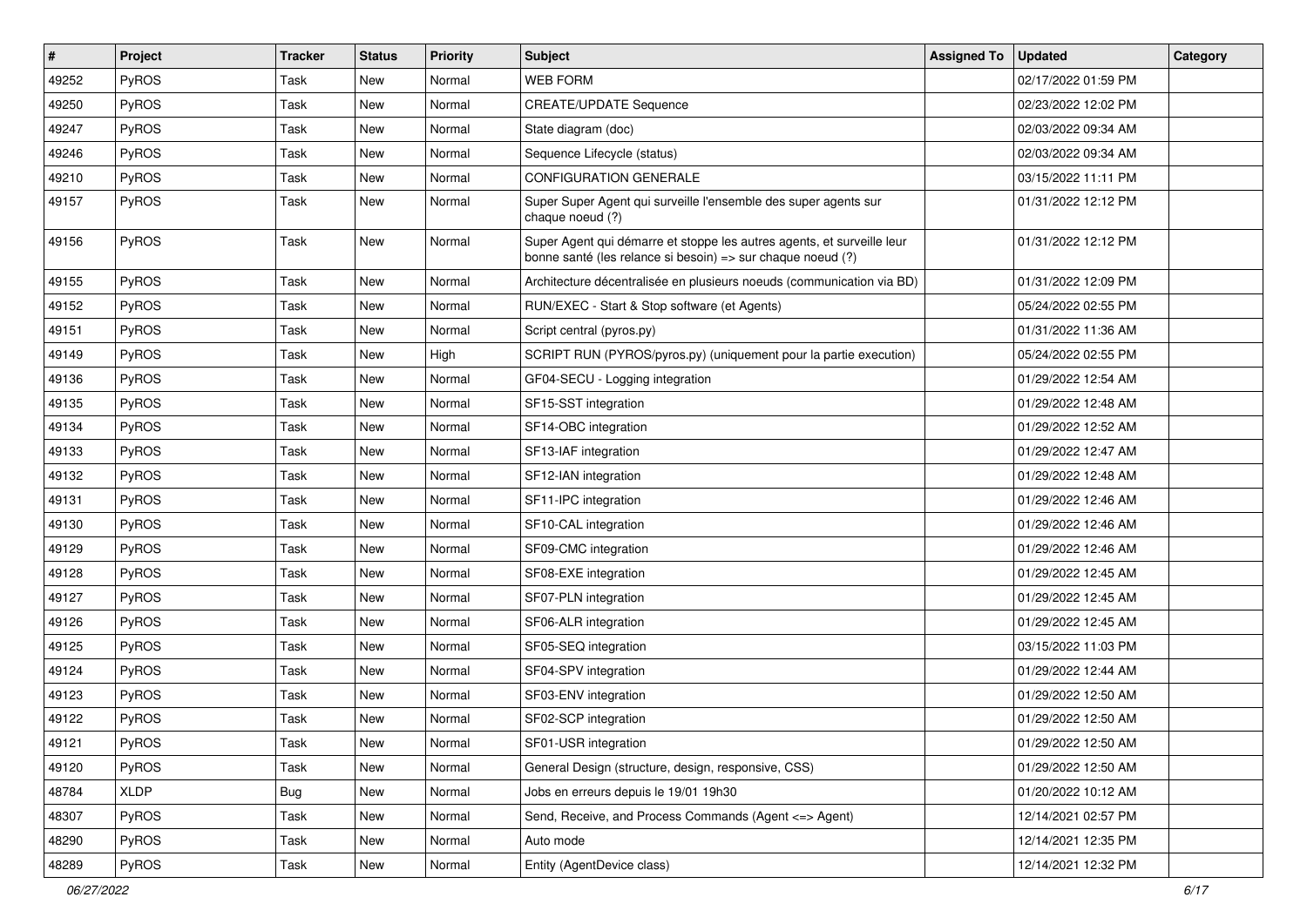| #     | Project      | <b>Tracker</b> | <b>Status</b> | <b>Priority</b> | <b>Subject</b>                                                                                                 | <b>Assigned To</b> | <b>Updated</b>      | Category |
|-------|--------------|----------------|---------------|-----------------|----------------------------------------------------------------------------------------------------------------|--------------------|---------------------|----------|
| 48288 | PyROS        | Task           | New           | Normal          | Entity (DeviceController class)                                                                                |                    | 12/14/2021 12:31 PM |          |
| 48287 | PyROS        | Task           | <b>New</b>    | Normal          | cRuD (only Read & Delete) - View (& Kill) currently running Agents                                             |                    | 12/14/2021 12:26 PM |          |
| 48286 | <b>PyROS</b> | Task           | New           | Normal          | Lancement auto et gestion des éventuels AgentDevices associés                                                  |                    | 12/14/2021 12:22 PM |          |
| 48285 | PyROS        | Task           | New           | Normal          | Lancement auto et gestion du DeviceController associé                                                          |                    | 12/14/2021 12:22 PM |          |
| 48284 | PyROS        | Task           | New           | Normal          | Lancement auto et gestion des Components associés (qui sont aussi<br>des DeviceController)                     |                    | 12/14/2021 12:20 PM |          |
| 48280 | PyROS        | Task           | New           | Normal          | Agent dérivé de l'Agent général (ex: AgentA, AgentB, AgentC, ou<br>AgentM pour le envmonitoring)               |                    | 12/14/2021 03:00 PM |          |
| 48279 | PyROS        | Task           | <b>New</b>    | Normal          | General LOGGING (fichiers texte, écran en mode debug)                                                          |                    | 03/16/2022 04:45 PM |          |
| 48278 | PyROS        | Task           | <b>New</b>    | High            | AGENT général (dont dépendent tous les agents et AgentDevices)                                                 |                    | 01/29/2022 01:05 AM |          |
| 48276 | <b>PyROS</b> | Task           | New           | Normal          | Scripts d'installation docker                                                                                  |                    | 12/14/2021 11:44 AM |          |
| 48275 | PyROS        | Task           | New           | Normal          | version PROD TNC Nouvelle Calédonie - instance docker de<br>production sur site final                          |                    | 12/14/2021 11:42 AM |          |
| 48274 | PyROS        | Task           | <b>New</b>    | Normal          | version TEST TNC France - instance docker de test en France                                                    |                    | 12/14/2021 11:42 AM |          |
| 48273 | PyROS        | Task           | New           | Normal          | version DEV guitalens - instance docker sur serveur guitalens                                                  |                    | 12/14/2021 11:46 AM |          |
| 48271 | PyROS        | Task           | New           | High            | CLASSIC installation (with venv)                                                                               |                    | 03/16/2022 07:27 AM |          |
| 48270 | PyROS        | Task           | New           | Normal          | SCRIPT INSTALL/UPDATE (PYROS/pyros.py) (uniquement pour la<br>partie install & update)                         |                    | 02/23/2022 05:57 PM |          |
| 48223 | LabInvent    | Task           | New           | Normal          | instance perso (docker)                                                                                        |                    | 12/13/2021 11:08 AM |          |
| 48222 | LabInvent    | Task           | New           | Normal          | (NEW func) Gérer Suivi d'un User                                                                               |                    | 12/13/2021 10:39 AM |          |
| 48005 | LabInvent    | Task           | New           | Normal          | <b>Bugfix toutes les Deprecated Errors</b>                                                                     |                    | 12/06/2021 02:37 PM |          |
| 47966 | LabInvent    | Task           | New           | Normal          | Ajouter test Commande (avec devis joint)                                                                       |                    | 11/30/2021 04:17 PM |          |
| 47962 | LabInvent    | Task           | New           | Urgent          | (IRAP only) re-install inventirap avec php7                                                                    |                    | 11/30/2021 03:17 PM |          |
| 47960 | LabInvent    | Task           | New           | Immediate       | <b>CHAMPS</b>                                                                                                  |                    | 01/19/2022 03:51 PM |          |
| 47959 | LabInvent    | Task           | New           | Normal          | *** F - ENTITY - Fournisseurs                                                                                  |                    | 11/30/2021 12:57 PM |          |
| 47958 | LabInvent    | Task           | New           | Normal          | delete (generic)                                                                                               |                    | 11/30/2021 12:47 PM |          |
| 47957 | LabInvent    | Feature        | New           | Normal          | *** F - ENTITY - Les GROUPES (de User ou Materiel) : Thématique,<br>Métier, Projet, Site (+ Pole ou Service ?) |                    | 12/13/2021 11:12 AM |          |
| 47954 | LabInvent    | Task           | New           | Normal          | 1 - CREATED                                                                                                    |                    | 11/30/2021 01:27 PM |          |
| 47953 | LabInvent    | Task           | New           | Normal          | 2a - TOBEORDERED (optionnel)                                                                                   |                    | 11/30/2021 01:27 PM |          |
| 47952 | LabInvent    | Task           | New           | High            | Ecran d'accueil à restructurer                                                                                 |                    | 11/30/2021 03:43 PM |          |
| 47951 | LabInvent    | Feature        | New           | Normal          | *** F - Etiquettes & Imprimantes                                                                               |                    | 11/30/2021 01:42 PM |          |
| 47950 | LabInvent    | Task           | New           | Normal          | DB complète à mettre à jour                                                                                    |                    | 11/30/2021 12:26 PM |          |
| 47947 | LabInvent    | Task           | New           | High            | docker only                                                                                                    |                    | 12/13/2021 11:07 AM |          |
| 47946 | LabInvent    | Task           | New           | Normal          | classic only                                                                                                   |                    | 12/03/2021 09:50 AM |          |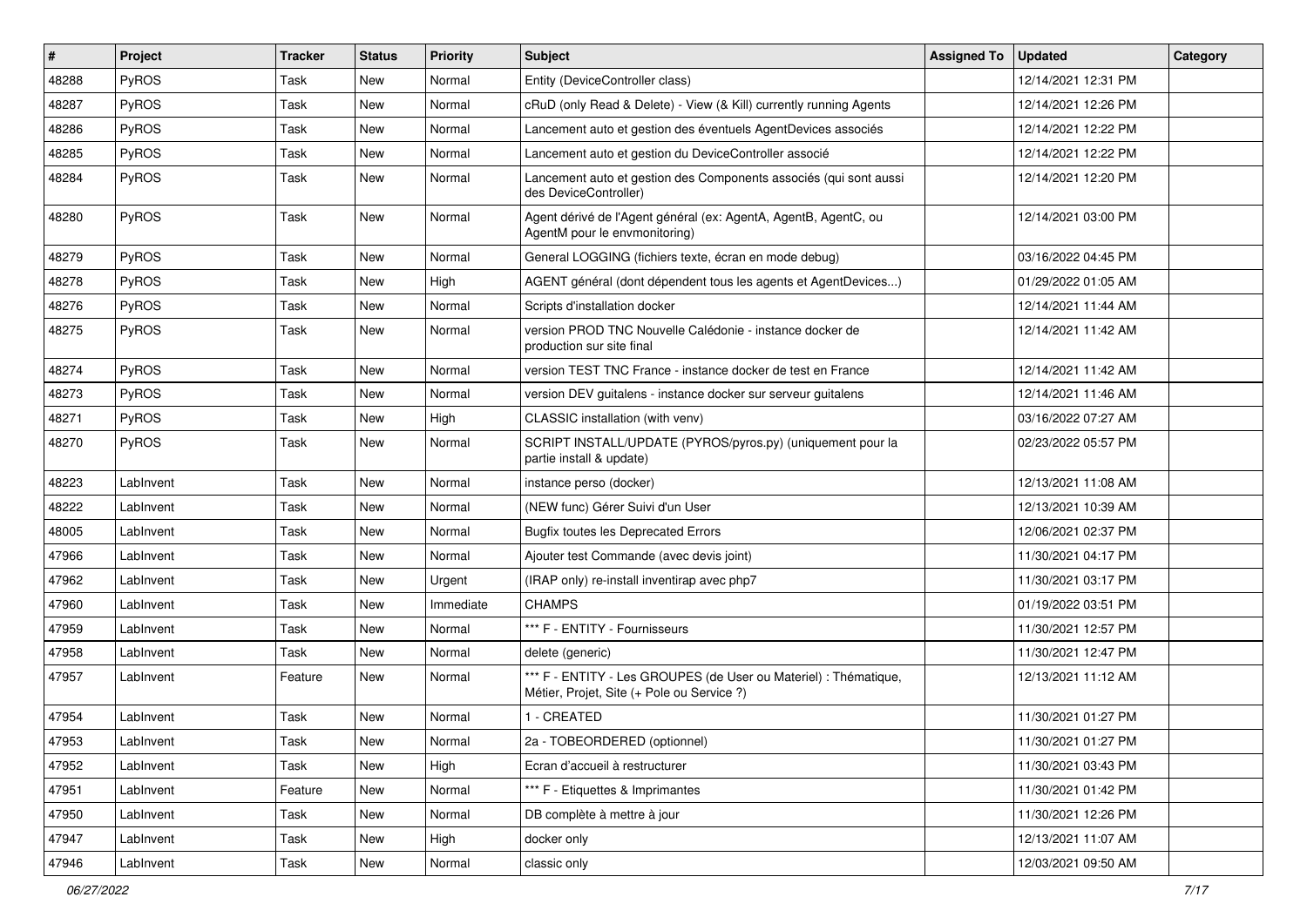| $\sharp$ | Project   | Tracker | <b>Status</b> | <b>Priority</b> | <b>Subject</b>                                                                            | <b>Assigned To</b> | <b>Updated</b>      | Category |
|----------|-----------|---------|---------------|-----------------|-------------------------------------------------------------------------------------------|--------------------|---------------------|----------|
| 47945    | LabInvent | Task    | <b>New</b>    | Normal          | <b>ALL</b>                                                                                |                    | 11/30/2021 12:23 PM |          |
| 47942    | LabInvent | Task    | <b>New</b>    | High            | index (generic)                                                                           |                    | 11/30/2021 03:48 PM |          |
| 47937    | LabInvent | Task    | New           | High            | Read (index & view) (generic ?)                                                           |                    | 11/30/2021 03:48 PM |          |
| 47936    | LabInvent | Task    | New           | High            | 3-4 - TBO & ARCHIVED                                                                      |                    | 11/30/2021 03:43 PM |          |
| 47935    | LabInvent | Task    | <b>New</b>    | Normal          | 2b - VALIDATED                                                                            |                    | 11/30/2021 01:27 PM |          |
| 47934    | LabInvent | Task    | <b>New</b>    | High            | LIFECYCLE (Status) : CREATED => (TBO) => VALIDATED => TBA =><br><b>ARCHIVED</b>           |                    | 11/30/2021 03:43 PM |          |
| 47932    | LabInvent | Feature | New           | Normal          | *** F - DOC (documentation)                                                               |                    | 11/30/2021 01:10 PM |          |
| 47930    | LabInvent | Task    | <b>New</b>    | Normal          | *** F - ENTITY - QrCode                                                                   |                    | 11/30/2021 01:26 PM |          |
| 47927    | LabInvent | Task    | <b>New</b>    | High            | A gérer via fichier conf YAML                                                             |                    | 11/30/2021 03:47 PM |          |
| 47926    | LabInvent | Task    | <b>New</b>    | High            | Instance DEMO docker - à installer sur hyp2 puis sur VM pweb3                             |                    | 12/13/2021 11:07 AM |          |
| 47925    | LabInvent | Task    | <b>New</b>    | Normal          | (après cakephp v4) Passer à Php 8                                                         |                    | 11/30/2021 11:48 AM |          |
| 47924    | LabInvent | Task    | <b>New</b>    | Normal          | (après 3.9) Passer à v4                                                                   |                    | 11/30/2021 11:48 AM |          |
| 47922    | LabInvent | Task    | <b>New</b>    | Immediate       | Passer directement à v3.LAST (3.10.1)                                                     |                    | 12/02/2021 04:45 PM |          |
| 47921    | LabInvent | Feature | <b>New</b>    | Immediate       | *** F - Framework CakePhp                                                                 |                    | 12/02/2021 04:45 PM |          |
| 47914    | LabInvent | Task    | New           | High            | index (generic)                                                                           |                    | 11/30/2021 03:50 PM |          |
| 47913    | LabInvent | Task    | <b>New</b>    | Normal          | ROLES (profils)                                                                           |                    | 11/30/2021 01:39 PM |          |
| 47912    | LabInvent | Task    | <b>New</b>    | High            | (VUE) Elements et Helper                                                                  |                    | 11/30/2021 03:51 PM |          |
| 47911    | LabInvent | Task    | New           | Normal          | Create/Update (add_edit generic)                                                          |                    | 11/30/2021 11:04 AM |          |
| 47907    | LabInvent | Task    | New           | Normal          | *** F - Config YAML (champs materiels) : champs obligatoires,<br>recommandés, ou readonly |                    | 11/30/2021 01:25 PM |          |
| 47906    | LabInvent | Task    | <b>New</b>    | Urgent          | Champs virtuels                                                                           |                    | 11/30/2021 03:50 PM |          |
| 47905    | LabInvent | Task    | <b>New</b>    | Urgent          | Read (index & view) (generic)                                                             |                    | 12/01/2021 11:21 AM |          |
| 47903    | LabInvent | Task    | <b>New</b>    | Urgent          | Rappels automatiques pour les suivis récurrents (périodiques)                             |                    | 12/01/2021 11:17 AM |          |
| 47901    | LabInvent | Task    | <b>New</b>    | Urgent          | Read (view & index)                                                                       |                    | 12/01/2021 11:17 AM |          |
| 47899    | LabInvent | Task    | <b>New</b>    | Urgent          | view (generic)                                                                            |                    | 12/01/2021 11:21 AM |          |
| 47897    | LabInvent | Task    | <b>New</b>    | High            | *** F - Stats (Users)                                                                     |                    | 11/30/2021 03:48 PM |          |
| 47895    | LabInvent | Feature | <b>New</b>    | Normal          | *** F - ENTITY - Documents attachés (à Materiel ou Suivi)                                 |                    | 12/13/2021 11:09 AM |          |
| 47893    | LabInvent | Task    | New           | Normal          | Views                                                                                     |                    | 11/30/2021 01:21 PM |          |
| 47890    | LabInvent | Task    | New           | High            | Commander (demande achat)                                                                 |                    | 01/19/2022 03:48 PM |          |
| 47889    | LabInvent | Task    | New           | Normal          | Changer statut - setStatusTo*()                                                           |                    | 11/30/2021 01:19 PM |          |
| 47886    | LabInvent | Task    | New           | Urgent          | Notifications                                                                             |                    | 11/30/2021 03:45 PM |          |
| 47885    | LabInvent | Task    | New           | Normal          | filtrage (voir formulaire index)                                                          |                    | 11/30/2021 01:30 PM |          |
| 47884    | LabInvent | Task    | New           | High            | partitionnement par Site (besoin IP2I/LMA)                                                |                    | 11/30/2021 03:43 PM |          |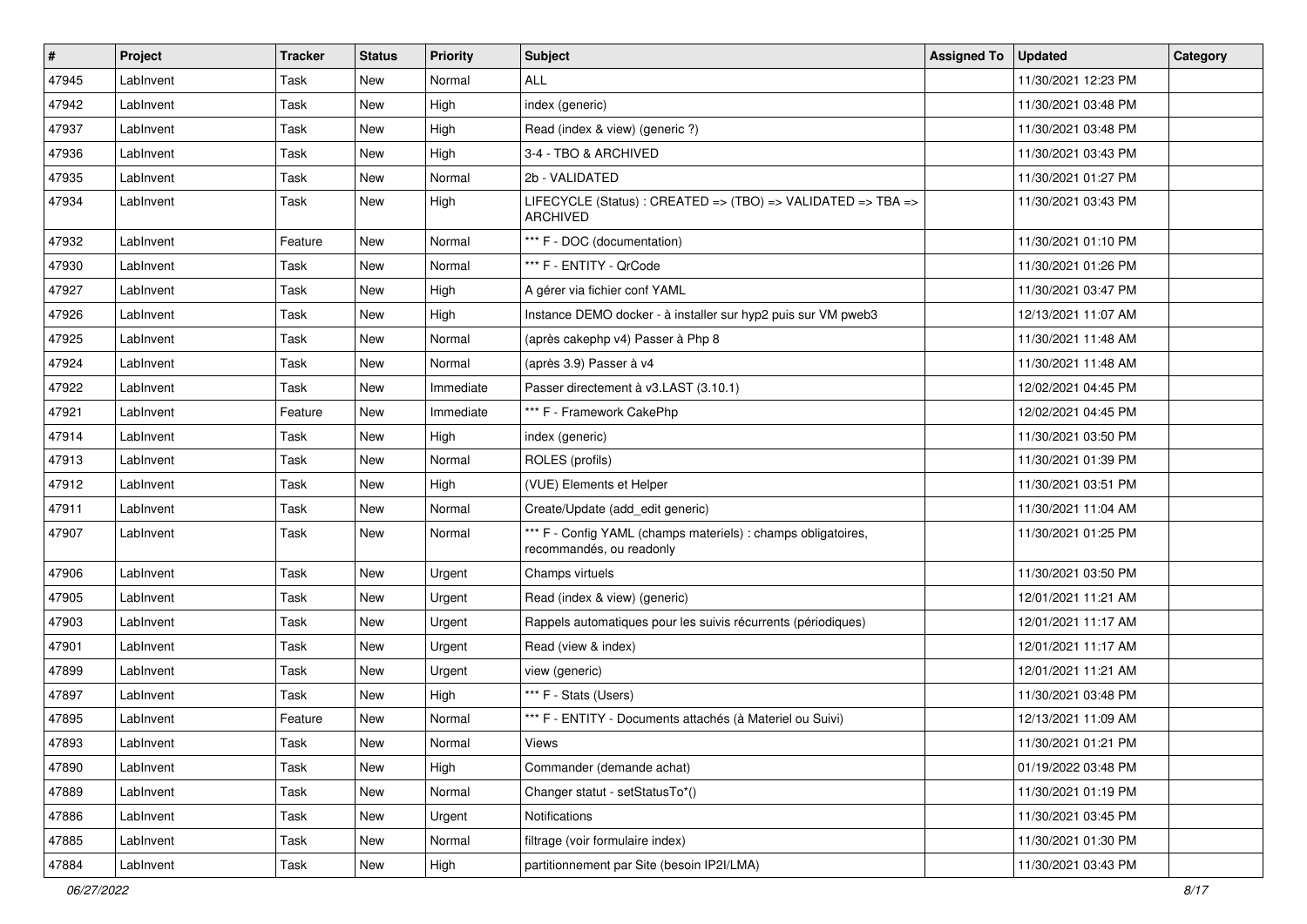| $\vert$ # | Project      | <b>Tracker</b> | <b>Status</b> | <b>Priority</b> | <b>Subject</b>                                                              | <b>Assigned To</b> | <b>Updated</b>      | Category |
|-----------|--------------|----------------|---------------|-----------------|-----------------------------------------------------------------------------|--------------------|---------------------|----------|
| 47883     | LabInvent    | Task           | New           | Normal          | formulaire de recherche multi-critères                                      |                    | 11/30/2021 01:30 PM |          |
| 47882     | LabInvent    | Task           | New           | High            | Delete - delete                                                             |                    | 11/30/2021 03:42 PM |          |
| 47881     | LabInvent    | Task           | New           | High            | Read - view                                                                 |                    | 11/30/2021 03:42 PM |          |
| 47880     | LabInvent    | Task           | New           | Normal          | Read - index                                                                |                    | 11/30/2021 01:16 PM |          |
| 47879     | LabInvent    | Task           | New           | High            | Create/Update - add_edit                                                    |                    | 11/30/2021 03:42 PM |          |
| 47878     | LabInvent    | Task           | New           | High            | Autres                                                                      |                    | 11/30/2021 03:44 PM |          |
| 47877     | LabInvent    | Task           | New           | High            | find (search)                                                               |                    | 11/30/2021 03:43 PM |          |
| 47876     | LabInvent    | Task           | New           | High            | CRUD                                                                        |                    | 11/30/2021 03:42 PM |          |
| 47875     | LabInvent    | Feature        | New           | Urgent          | *** F - ENTITY GÉNÉRIQUE - Actions & Vues génériques (&<br>Refactorisation) |                    | 12/01/2021 11:21 AM |          |
| 47874     | LabInvent    | Task           | New           | Urgent          | <b>Stats</b>                                                                |                    | 11/30/2021 03:44 PM |          |
| 47873     | LabInvent    | Task           | New           | Normal          | Model (Entity & Table)                                                      |                    | 12/01/2021 09:37 AM |          |
| 47872     | LabInvent    | Task           | New           | High            | <b>Actions &amp; Vues</b>                                                   |                    | 11/30/2021 03:42 PM |          |
| 47871     | LabInvent    | Task           | New           | Normal          | Autorisations                                                               |                    | 11/30/2021 01:29 PM |          |
| 47870     | LabInvent    | Task           | New           | Normal          | Tests (Materiels)                                                           |                    | 11/30/2021 03:38 PM |          |
| 47869     | LabInvent    | Feature        | New           | Normal          | *** F - Tests                                                               |                    | 12/06/2021 02:28 PM |          |
| 47868     | LabInvent    | Task           | New           | Normal          | *** F - Super Entité (AppController, AppTable)                              |                    | 11/30/2021 01:34 PM |          |
| 47867     | LabInvent    | Task           | New           | High            | *** F - Autorisations (Users)                                               |                    | 11/30/2021 03:47 PM |          |
| 47866     | LabInvent    | Feature        | New           | Urgent          | *** F - Installation                                                        |                    | 12/13/2021 11:08 AM |          |
| 47865     | LabInvent    | Feature        | New           | Normal          | *** F - Configuration générale                                              |                    | 12/13/2021 11:06 AM |          |
| 47864     | LabInvent    | Feature        | New           | Normal          | *** F - ENTITY - Autres                                                     |                    | 11/30/2021 12:57 PM |          |
| 47863     | LabInvent    | Feature        | New           | High            | *** F - ENTITY - Users                                                      |                    | 11/30/2021 03:43 PM |          |
| 47862     | LabInvent    | Feature        | New           | Normal          | *** F - ENTITY - Prets (de Materiel)                                        |                    | 12/13/2021 11:10 AM |          |
| 47861     | LabInvent    | Feature        | New           | Urgent          | *** F - ENTITY - Suivis (de Materiel ou User)                               |                    | 12/13/2021 11:10 AM |          |
| 47860     | LabInvent    | Feature        | New           | Immediate       | *** F - ENTITY - Materiels                                                  |                    | 01/19/2022 03:51 PM |          |
| 47447     | <b>PyROS</b> | Task           | New           | Normal          | (F05) ACTIONS (CRUD), VIEWS, and AUTHORIZATIONS                             |                    | 02/23/2022 10:45 AM |          |
| 47446     | PyROS        | Task           | New           | Normal          | <b>DOSSIER SSI</b>                                                          |                    | 10/11/2021 11:32 AM |          |
| 47445     | PyROS        | Task           | New           | Normal          | CAHIER DE RECETTE (NC)                                                      |                    | 10/11/2021 11:31 AM |          |
| 47444     | <b>PyROS</b> | Task           | New           | Normal          | MANUELS UTILISATION, INSTALLATION, ET MAINTENANCE                           |                    | 10/11/2021 11:31 AM |          |
| 47443     | PyROS        | Task           | New           | Normal          | RAPPORT DES TESTS & VALIDATIONS (application du plan de test)               |                    | 10/11/2021 11:31 AM |          |
| 47442     | PyROS        | Task           | New           | Normal          | PLAN DE TESTS ET DE VALIDATIONS                                             |                    | 10/11/2021 11:33 AM |          |
| 47441     | PyROS        | Task           | New           | Normal          | DOSSIER DE DÉFINITION                                                       |                    | 10/11/2021 11:32 AM |          |
| 47440     | PyROS        | Task           | New           | Normal          | <b>LIVRABLES</b>                                                            |                    | 10/11/2021 11:29 AM |          |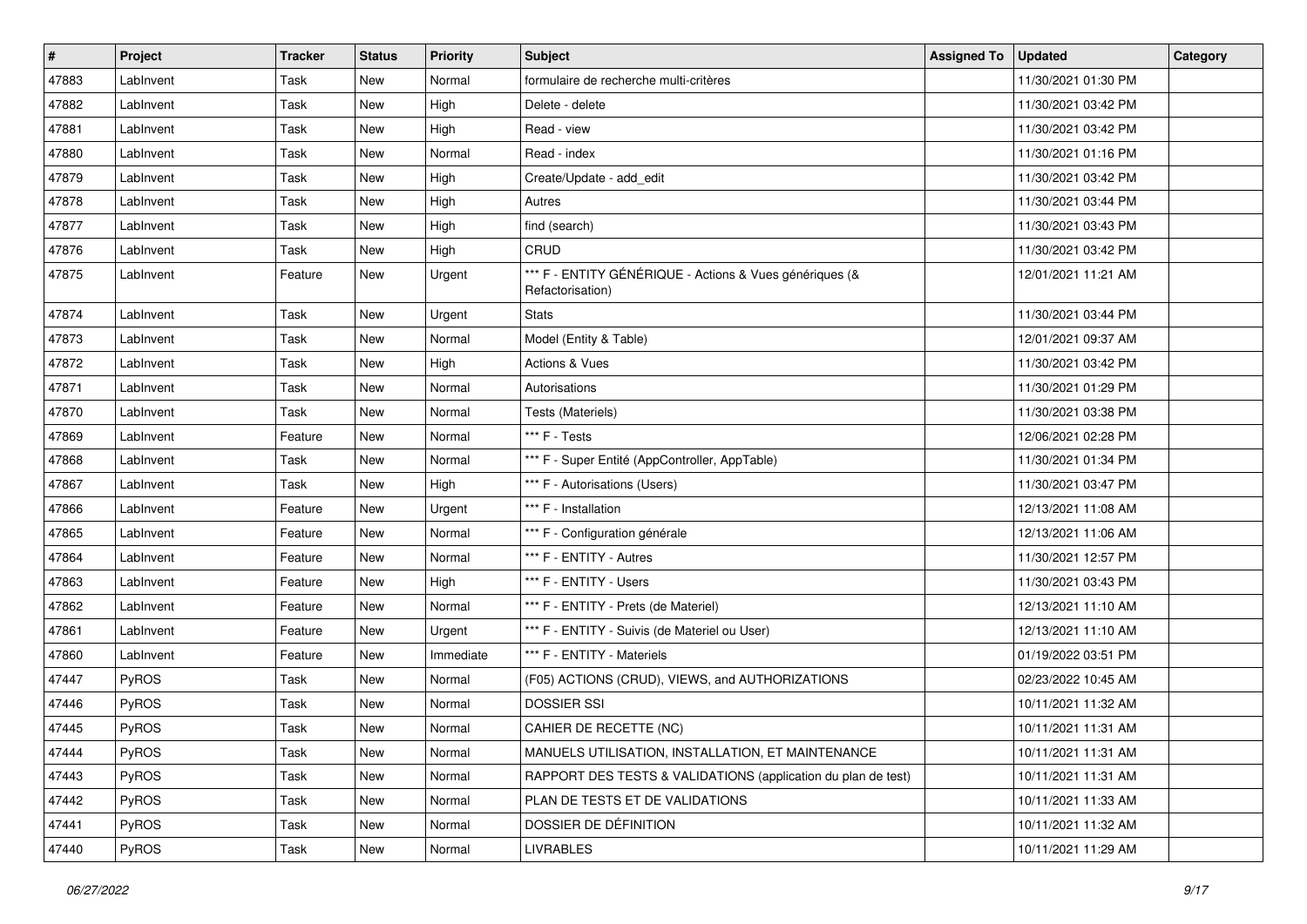| $\vert$ # | Project      | Tracker | <b>Status</b> | <b>Priority</b> | <b>Subject</b>                                                                              | <b>Assigned To</b> | <b>Updated</b>      | Category |
|-----------|--------------|---------|---------------|-----------------|---------------------------------------------------------------------------------------------|--------------------|---------------------|----------|
| 47439     | PyROS        | Task    | New           | Normal          | PA et PK CNES                                                                               |                    | 01/31/2022 11:29 AM |          |
| 47438     | PyROS        | Task    | New           | Normal          | PK5 (2023-06) - Doc LIVRABLES (et Présentations)                                            |                    | 10/11/2021 11:26 AM |          |
| 47437     | <b>PyROS</b> | Task    | New           | Normal          | PA4.1 (2023-05) - Présentations et Rapport Avancement                                       |                    | 10/11/2021 11:25 AM |          |
| 47436     | PyROS        | Task    | New           | Normal          | PK4 (2023-02) - Doc LIVRABLES (et Présentations)                                            |                    | 10/11/2021 11:23 AM |          |
| 47435     | PyROS        | Task    | <b>New</b>    | Normal          | PA3.2 (2023-02) - Présentations et Rapport Avancement                                       |                    | 10/11/2021 11:22 AM |          |
| 47433     | PyROS        | Task    | New           | Normal          | PA3.1 (2023-01) - Présentations et Rapport Avancement                                       |                    | 10/11/2021 11:22 AM |          |
| 47432     | PyROS        | Task    | New           | Normal          | PK3 (2023-01) - Doc LIVRABLES (et Présentations)                                            |                    | 10/11/2021 11:20 AM |          |
| 47431     | <b>PyROS</b> | Task    | New           | Normal          | PA2.2 (2022-10) - Présentations et Rapport Avancement                                       |                    | 10/11/2021 11:19 AM |          |
| 47430     | PyROS        | Task    | New           | Normal          | PA2.1 (2022-08) - Présentations et Rapport Avancement                                       |                    | 10/11/2021 11:18 AM |          |
| 47428     | PyROS        | Task    | New           | Normal          | PK2 (2022-06) - Présentations + RA + Doc LIVRABLES                                          |                    | 01/31/2022 11:34 AM |          |
| 47419     | <b>PyROS</b> | Task    | New           | Normal          | F16 FUNCTIONAL Tests                                                                        |                    | 10/11/2021 10:11 AM |          |
| 47418     | PyROS        | Task    | New           | Normal          | F15 FUNCTIONAL Tests                                                                        |                    | 10/11/2021 10:11 AM |          |
| 47416     | PyROS        | Task    | New           | Normal          | F13 FUNCTIONAL Tests                                                                        |                    | 10/11/2021 10:11 AM |          |
| 47415     | PyROS        | Task    | New           | Normal          | F12 FUNCTIONAL Tests                                                                        |                    | 10/11/2021 10:11 AM |          |
| 47414     | PyROS        | Task    | New           | Normal          | F11 FUNCTIONAL Tests                                                                        |                    | 10/11/2021 10:10 AM |          |
| 47413     | <b>PyROS</b> | Task    | New           | Normal          | F10 FUNCTIONAL Tests                                                                        |                    | 10/11/2021 10:10 AM |          |
| 47411     | PyROS        | Task    | New           | Normal          | F08 FUNCTIONAL Tests                                                                        |                    | 10/11/2021 10:10 AM |          |
| 47410     | PyROS        | Task    | New           | Normal          | <b>F07 FUNCTIONAL Tests</b>                                                                 |                    | 10/11/2021 10:10 AM |          |
| 47409     | PyROS        | Task    | New           | Normal          | F06 FUNCTIONAL Tests                                                                        |                    | 10/11/2021 10:10 AM |          |
| 47403     | PyROS        | Task    | New           | Normal          | HIGH LEVEL FUNCTION TESTS - Transversal functionalities TESTs<br>involving several features |                    | 10/11/2021 10:08 AM |          |
| 47402     | PyROS        | Task    | New           | Normal          | INTEGRATION TESTS - FEATURES integration tests with each other                              |                    | 10/11/2021 10:07 AM |          |
| 47401     | PyROS        | Task    | New           | Normal          | FUNCTIONAL TESTS - Each FEATURE functional tests                                            |                    | 10/11/2021 11:42 AM |          |
| 47393     | <b>PyROS</b> | Task    | New           | Normal          | Device Config file (cf F14)                                                                 |                    | 12/14/2021 12:33 PM |          |
| 47392     | PyROS        | Task    | New           | Normal          | Device Commands Grammar (Generic & Native)                                                  |                    | 12/14/2021 12:32 PM |          |
| 47391     | PyROS        | Task    | New           | Normal          | Device Simulator (DeviceSimulator)                                                          |                    | 12/14/2021 12:32 PM |          |
| 47390     | PyROS        | Task    | <b>New</b>    | Normal          | Device Agent (AgentDevice) (de type Agent)                                                  |                    | 12/14/2021 12:32 PM |          |
| 47389     | PyROS        | Task    | <b>New</b>    | Normal          | Device Controller (DeviceController)                                                        |                    | 12/14/2021 12:29 PM |          |
| 47388     | <b>PyROS</b> | Task    | New           | High            | (F14) ENTITIES - definition & implementation - CONFIG FILES                                 |                    | 01/29/2022 01:25 AM |          |
| 47387     | <b>PyROS</b> | Task    | New           | Normal          | (F14) CRUD config                                                                           |                    | 01/29/2022 01:24 AM |          |
| 47386     | <b>PyROS</b> | Task    | New           | Normal          | (F03) Initial data (fixture)                                                                |                    | 12/15/2021 07:32 AM |          |
| 47375     | <b>PyROS</b> | Task    | New           | Normal          | Association quota SP                                                                        |                    | 10/11/2021 10:37 AM |          |
| 46790     | PyROS        | Task    | New           | Normal          | F16 - EXIGENCES satisfaites (+ tests mis à jour)                                            |                    | 09/14/2021 02:47 PM |          |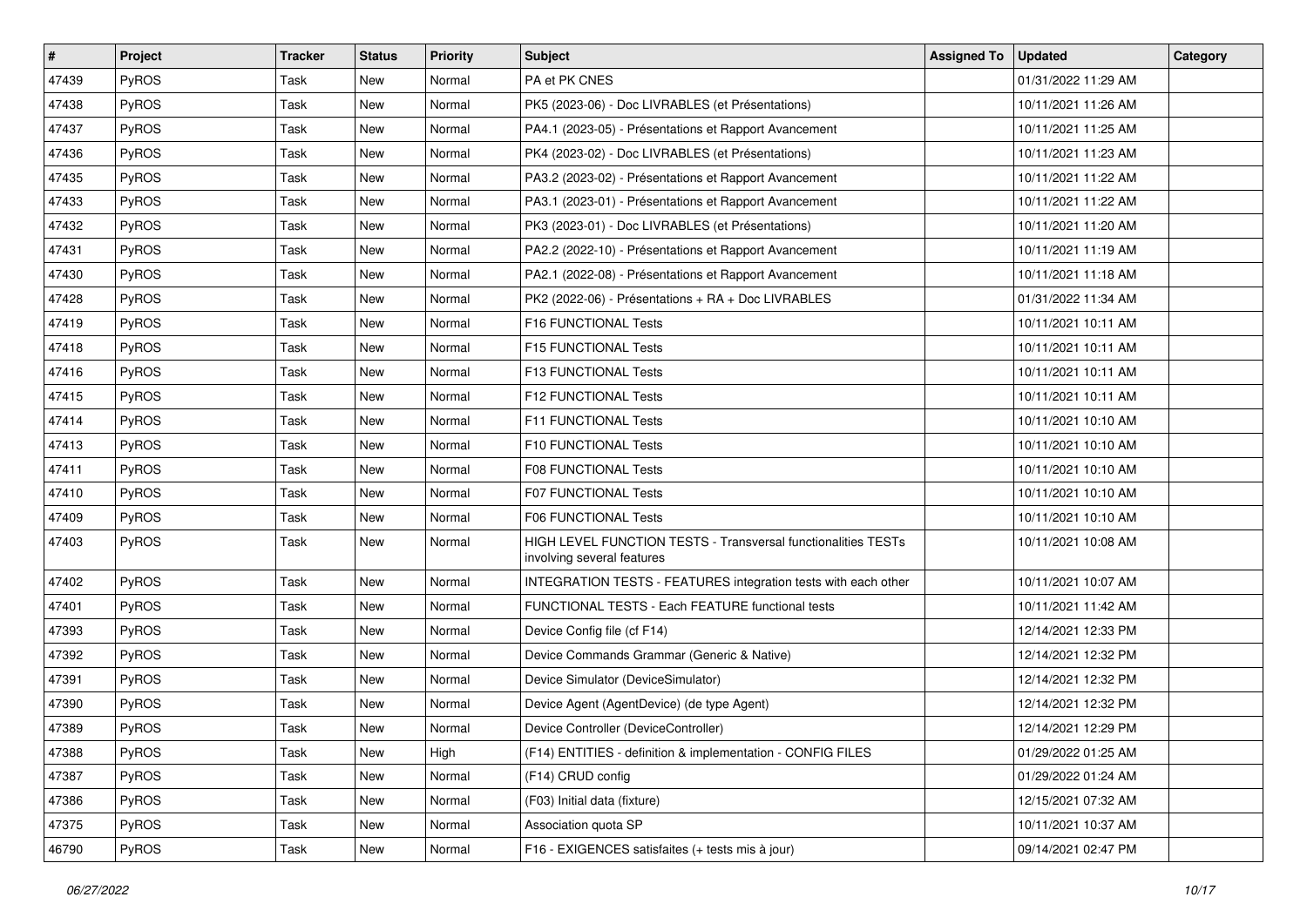| #     | Project      | Tracker | <b>Status</b> | Priority | Subject                                               | <b>Assigned To</b> | <b>Updated</b>      | Category |
|-------|--------------|---------|---------------|----------|-------------------------------------------------------|--------------------|---------------------|----------|
| 46789 | PyROS        | Task    | New           | Normal   | F15 - EXIGENCES satisfaites (+ tests mis à jour)      |                    | 09/14/2021 02:47 PM |          |
| 46788 | PyROS        | Task    | <b>New</b>    | Normal   | (F14) EXIGENCES satisfaites (+ tests mis à jour)      |                    | 01/29/2022 01:24 AM |          |
| 46787 | PyROS        | Task    | New           | Normal   | (F09) REQUIREMENTS validated (+ tests udpated)        |                    | 12/14/2021 12:18 PM |          |
| 46786 | PyROS        | Task    | New           | Normal   | F08 - EXIGENCES satisfaites (+ tests mis à jour)      |                    | 09/14/2021 02:45 PM |          |
| 46785 | PyROS        | Task    | <b>New</b>    | Normal   | F07 - EXIGENCES satisfaites (+ tests mis à jour)      |                    | 09/14/2021 02:44 PM |          |
| 46783 | PyROS        | Task    | New           | Normal   | F04 - EXIGENCES satisfaites (+ tests mis à jour)      |                    | 09/14/2021 02:43 PM |          |
| 46782 | PyROS        | Task    | New           | Normal   | F03 - EXIGENCES satisfaites (+ tests mis à jour)      |                    | 09/14/2021 02:43 PM |          |
| 46781 | PyROS        | Task    | New           | Normal   | (F02) EXIGENCES satisfaites (+ tests mis à jour)      |                    | 01/29/2022 01:27 AM |          |
| 46780 | PyROS        | Task    | New           | Normal   | (F01) EXIGENCES satisfaites (+ tests mis à jour)      |                    | 10/08/2021 06:01 PM |          |
| 45818 | PyROS        | Task    | <b>New</b>    | Normal   | (F14) TESTS to validate this feature                  |                    | 08/09/2021 10:43 AM |          |
| 45816 | <b>PyROS</b> | Task    | New           | Normal   | SP Delete                                             |                    | 10/28/2021 08:35 AM |          |
| 45815 | PyROS        | Task    | New           | Normal   | test_SCP_manage_quota                                 |                    | 09/22/2021 04:47 PM |          |
| 45811 | PyROS        | Task    | New           | Normal   | SP update                                             |                    | 11/03/2021 09:16 AM |          |
| 45810 | PyROS        | Task    | New           | Normal   | SP Read (view list and view 1)                        |                    | 10/27/2021 02:47 PM |          |
| 45809 | PyROS        | Task    | <b>New</b>    | Normal   | <b>SP</b> Create                                      |                    | 10/27/2021 08:42 AM |          |
| 45791 | PyROS        | Task    | New           | Normal   | PA1.1 (2022-03) - Présentations et Rapport Avancement |                    | 10/11/2021 11:14 AM |          |
| 45790 | PyROS        | Task    | New           | Normal   | PK1 (2022-01) - Présentations + RA + Doc LIVRABLES    |                    | 01/31/2022 11:33 AM |          |
| 45776 | PyROS        | Task    | New           | Normal   | <b>Test User Delete</b>                               |                    | 08/13/2021 01:46 PM |          |
| 45772 | PyROS        | Task    | New           | Normal   | Test User Read (view list and view 1)                 |                    | 08/13/2021 01:51 PM |          |
| 45766 | PyROS        | Task    | New           | Normal   | <b>Test User Update</b>                               |                    | 08/13/2021 01:53 PM |          |
| 45762 | PyROS        | Task    | New           | Normal   | <b>Test User Connexion</b>                            |                    | 08/13/2021 01:55 PM |          |
| 45761 | PyROS        | Task    | New           | Normal   | Test User Create (registration)                       |                    | 08/13/2021 01:54 PM |          |
| 45756 | PyROS        | Task    | <b>New</b>    | Normal   | QUOTA & PRIO - Gestion du quota et de la priorité     |                    | 10/11/2021 10:35 AM |          |
| 45748 | PyROS        | Task    | New           | Normal   | Définir Accesseurs (getX())                           |                    | 01/29/2022 01:21 AM |          |
| 45556 | PyROS        | Task    | New           | Normal   | User activation/deactivation                          |                    | 06/25/2021 08:18 AM |          |
| 45552 | <b>PyROS</b> | Task    | New           | Normal   | General configuration integration                     |                    | 03/15/2022 11:15 PM |          |
| 45485 | PyROS        | Feature | New           | High     | **** D0 - GENERAL, ADMINISTRATIVE & TECHNICAL         |                    | 03/16/2022 04:53 PM |          |
| 45484 | PyROS        | Feature | New           | Normal   | **** D5 - Images management (L1-L2)                   |                    | 02/02/2022 02:36 PM |          |
| 45483 | <b>PyROS</b> | Feature | New           | High     | **** D4 - Images production (L0)                      |                    | 03/16/2022 07:28 AM |          |
| 45482 | PyROS        | Feature | New           | High     | **** D3 - Sequences submission & plannig              |                    | 02/22/2022 03:01 PM |          |
| 45481 | PyROS        | Feature | New           | Normal   | **** D2 - Users & Programs                            |                    | 03/29/2022 09:17 AM |          |
| 45480 | PyROS        | Feature | New           | High     | **** D1 - System Security & Control                   |                    | 05/24/2022 02:55 PM |          |
| 45452 | PyROS        | Story   | New           | Normal   | *** REQ-0XX REQUIREMENTS FROM CNES (PR)               |                    | 06/14/2021 01:17 PM |          |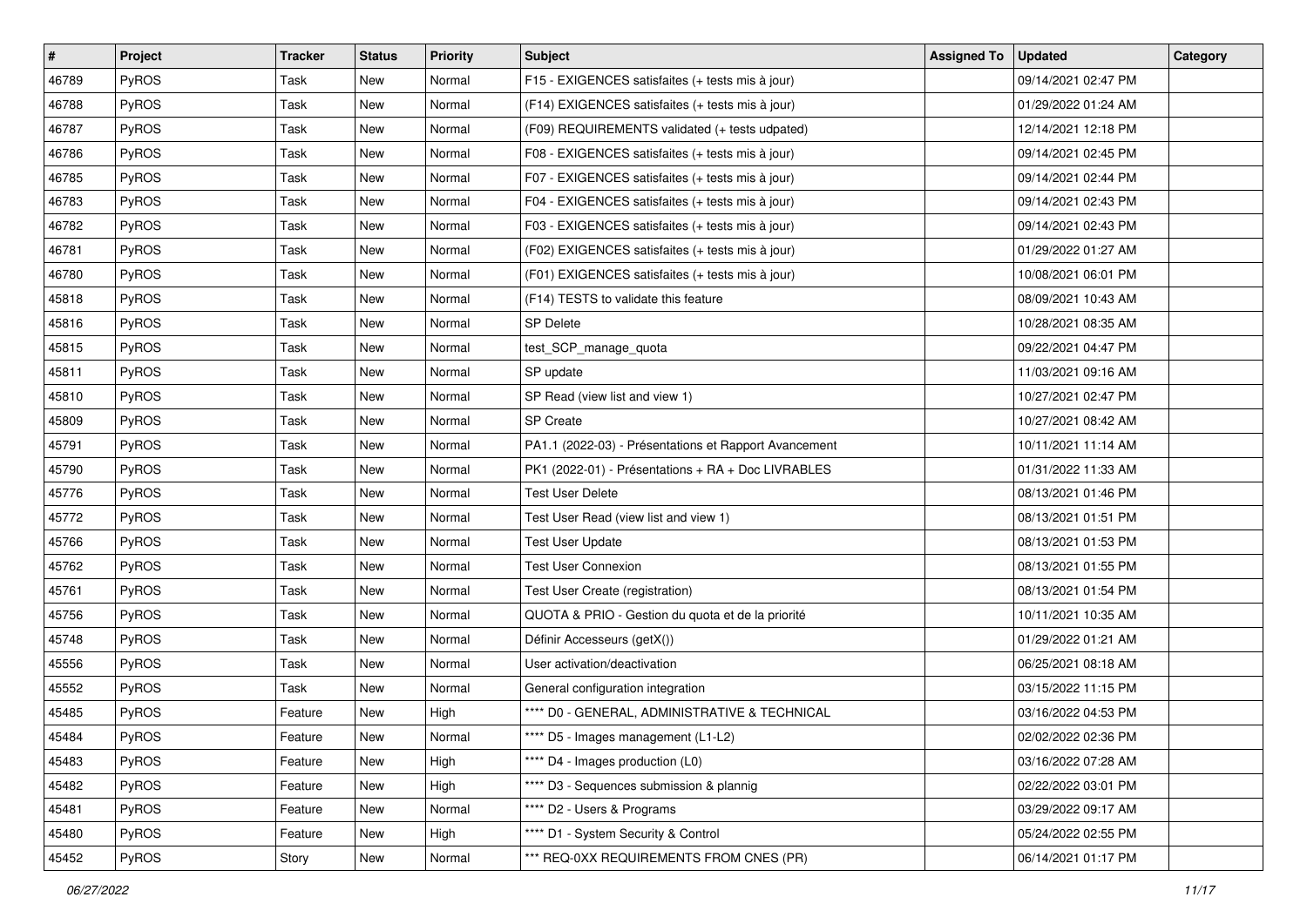| $\vert$ # | Project      | <b>Tracker</b> | <b>Status</b> | <b>Priority</b> | <b>Subject</b>                                                                                                          | <b>Assigned To</b> | <b>Updated</b>      | Category |
|-----------|--------------|----------------|---------------|-----------------|-------------------------------------------------------------------------------------------------------------------------|--------------------|---------------------|----------|
| 45346     | PyROS        | Task           | <b>New</b>    | Normal          | (F10) ENTITIES - Initial data (fixture)                                                                                 |                    | 06/03/2021 09:17 AM |          |
| 45295     | PyROS        | Task           | <b>New</b>    | Normal          | Create DARK files (acquisition)                                                                                         |                    | 05/27/2021 11:22 AM |          |
| 45294     | PyROS        | Task           | <b>New</b>    | Normal          | Create BIAS files (acquisition)                                                                                         |                    | 05/27/2021 11:22 AM |          |
| 45293     | <b>PyROS</b> | Task           | <b>New</b>    | Normal          | Create FLAT files (acquisition)                                                                                         |                    | 05/27/2021 11:21 AM |          |
| 45292     | PyROS        | Task           | <b>New</b>    | Normal          | (F10) TESTS to validate this feature                                                                                    |                    | 05/27/2021 11:11 AM |          |
| 45291     | PyROS        | Task           | New           | Normal          | (F10) AUTHORIZATIONS for this feature (who can do what) :<br>documentation & implementation                             |                    | 06/08/2021 08:19 AM |          |
| 45290     | PyROS        | Task           | <b>New</b>    | Normal          | (F10) ENTITIES - definition & implementation                                                                            |                    | 06/03/2021 09:17 AM |          |
| 45195     | PyROS        | Story          | New           | Normal          | REQ-122 Page information état agent                                                                                     |                    | 05/12/2021 12:18 PM |          |
| 45194     | <b>PyROS</b> | Story          | New           | Normal          | REQ-121 Limiter le nombre d'essais de connexion d'un utilisateur                                                        |                    | 05/12/2021 12:17 PM |          |
| 45193     | PyROS        | Story          | New           | Normal          | REQ-120 Pages web dédiées pour gérer différents besoins                                                                 |                    | 05/12/2021 12:17 PM |          |
| 45192     | PyROS        | Story          | New           | Normal          | REQ-119 Analyse images : le service de traitement d'images doit être<br>interopérable (à distance, par service externe) |                    | 05/12/2021 12:17 PM |          |
| 45191     | PyROS        | Story          | <b>New</b>    | Normal          | REQ-118 Avoir un obturateur sur les caméras (Utile pour faire les Dark)                                                 |                    | 05/12/2021 12:16 PM |          |
| 45190     | PyROS        | Story          | New           | Normal          | REQ-117 Calibration : génération des images de calibration en fonction<br>du temps (DBF) (Dark dépend du temps pose)    |                    | 05/12/2021 12:16 PM |          |
| 45189     | PyROS        | Story          | <b>New</b>    | Normal          | REQ-116 Calibration astro: trouver une solution quand l'image est<br>distendue (distortion)                             |                    | 05/12/2021 12:16 PM |          |
| 45188     | <b>PyROS</b> | Story          | New           | Normal          | REQ-115 Calibration : traiter efficacement les fichiers de calibration<br>DBF (dark, bias, flat)                        |                    | 05/12/2021 12:15 PM |          |
| 45187     | PyROS        | Story          | <b>New</b>    | Normal          | REQ-114 Planification des séquences : Equité                                                                            |                    | 05/12/2021 12:15 PM |          |
| 45186     | <b>PyROS</b> | Story          | New           | Normal          | REQ-113 Planification des séquences : Efficacité, efficience                                                            |                    | 05/12/2021 12:15 PM |          |
| 45185     | PyROS        | Story          | <b>New</b>    | Normal          | REQ-112 Planification des séquences : Flexibilité                                                                       |                    | 05/12/2021 12:14 PM |          |
| 45184     | <b>PyROS</b> | Story          | <b>New</b>    | Normal          | REQ-111 Mise en sécurité automatique en cas de cyclone                                                                  |                    | 03/16/2022 04:38 PM |          |
| 45183     | PyROS        | Story          | <b>New</b>    | Normal          | REQ-110 Arrêt et redémarrage automatique en cas de coupure<br>électrique                                                |                    | 03/16/2022 04:38 PM |          |
| 45182     | PyROS        | Story          | <b>New</b>    | Normal          | REQ-109 Afficher infos utiles sur les requetes/séquences                                                                |                    | 05/12/2021 12:13 PM |          |
| 45181     | PyROS        | Story          | <b>New</b>    | Normal          | REQ-108 Pouvoir déposer dans différents systèmes de coordonnées                                                         |                    | 02/22/2022 04:38 PM |          |
| 45180     | PyROS        | Story          | New           | Normal          | REQ-107 Suivi complet d'une requête, depuis son dépot, jusqu'à son<br>exécution, en passant par sa planification        |                    | 05/12/2021 12:12 PM |          |
| 45179     | PyROS        | Story          | <b>New</b>    | Normal          | REQ-106 Requete appartient à un SP (lié à un PI qui est lié à des<br>users)                                             |                    | 05/12/2021 12:12 PM |          |
| 45178     | PyROS        | Story          | New           | Normal          | REQ-105 Pouvoir enlever une séquence (scène) déposée pour en<br>déposer une autre                                       |                    | 05/12/2021 12:11 PM |          |
| 45177     | PyROS        | Story          | <b>New</b>    | Normal          | REQ-104 Rôles utilisateurs (profils)                                                                                    |                    | 05/12/2021 12:11 PM |          |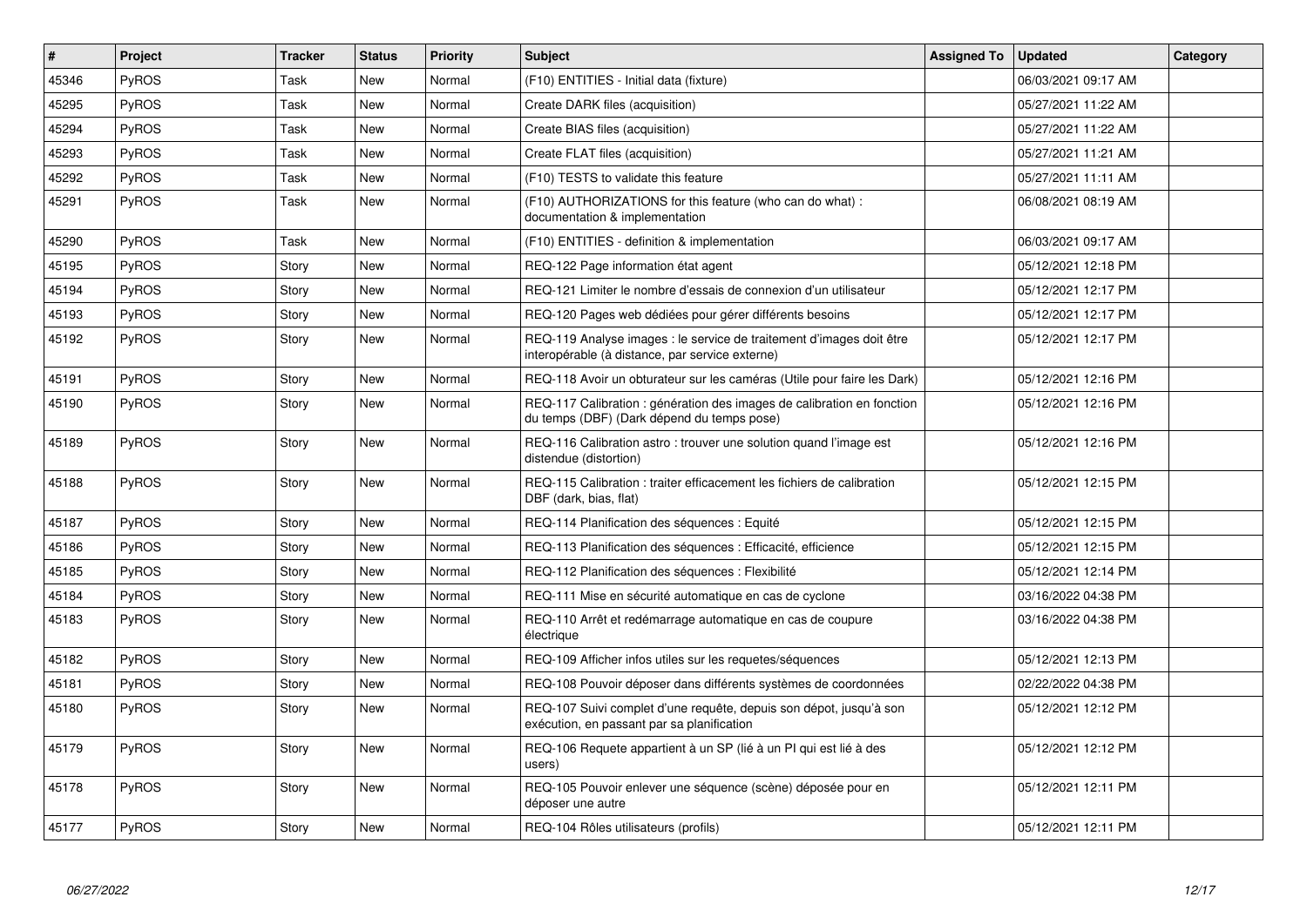| #     | Project | Tracker | <b>Status</b> | <b>Priority</b> | <b>Subject</b>                                                                              | <b>Assigned To</b> | <b>Updated</b>      | Category |
|-------|---------|---------|---------------|-----------------|---------------------------------------------------------------------------------------------|--------------------|---------------------|----------|
| 45176 | PyROS   | Story   | New           | Normal          | REQ-103 Connexion unique pour accéder à tous les services, si<br>possible via annuaire LDAP |                    | 05/12/2021 12:10 PM |          |
| 45175 | PyROS   | Story   | New           | Normal          | REQ-102 Surveillance et sécurisation de la BD                                               |                    | 03/16/2022 04:38 PM |          |
| 45174 | PyROS   | Story   | New           | Normal          | REQ-213 Sauvegarde temporaire des images brutes pour opérations<br>de maintenance           |                    | 05/12/2021 12:01 PM |          |
| 45173 | PyROS   | Story   | New           | Normal          | REQ-212 Espace privé pour extensions et déploiement sans git                                |                    | 05/12/2021 12:00 PM |          |
| 45172 | PyROS   | Story   | New           | Normal          | REQ-211 Allsky scan                                                                         |                    | 05/12/2021 11:58 AM |          |
| 45171 | PyROS   | Story   | New           | Normal          | REQ-210 Affichage contenu BD                                                                |                    | 05/12/2021 11:58 AM |          |
| 45170 | PyROS   | Story   | New           | Normal          | REQ-209 Lecture des logs                                                                    |                    | 05/12/2021 11:58 AM |          |
| 45169 | PyROS   | Story   | <b>New</b>    | Normal          | REQ-208 Lecture et téléchargement des images                                                |                    | 05/12/2021 11:57 AM |          |
| 45168 | PyROS   | Story   | New           | Normal          | REQ-207 Rapports de synthèse, outils de monitoring                                          |                    | 05/12/2021 11:57 AM |          |
| 45167 | PyROS   | Story   | New           | Normal          | REQ-206 Espace mutualisé (comme CADOR)                                                      |                    | 05/12/2021 11:57 AM |          |
| 45166 | PyROS   | Story   | New           | Normal          | REQ-205 Bandeau en haut de pages pour messages d'info ou<br>avertissement                   |                    | 05/12/2021 11:56 AM |          |
| 45165 | PyROS   | Story   | <b>New</b>    | Normal          | REQ-204 Architecture site, différents espaces selon les roles                               |                    | 05/12/2021 11:56 AM |          |
| 45164 | PyROS   | Story   | New           | Normal          | REQ-203 GUI multilingue (choix de la langue)                                                |                    | 05/12/2021 11:55 AM |          |
| 45163 | PyROS   | Story   | New           | Normal          | REQ-013 PYROS-10 ordonnancement temps réel                                                  |                    | 07/01/2021 08:30 AM |          |
| 45162 | PyROS   | Story   | <b>New</b>    | Normal          | REQ-014 PYROS-10 priorité et quotas utilisateurs                                            |                    | 07/01/2021 08:29 AM |          |
| 45161 | PyROS   | Story   | New           | Normal          | REQ-011 PYROS-10 ordonnanceur sur chaque télescope                                          |                    | 07/01/2021 08:29 AM |          |
| 45160 | PyROS   | Story   | New           | Normal          | REQ-012 PYROS-10 limiter les temps morts entre requêtes                                     |                    | 05/12/2021 10:47 AM |          |
| 45159 | PyROS   | Story   | New           | Normal          | REQ-003 Interface avec les données CNRS de manière authentifiée                             |                    | 05/12/2021 10:46 AM |          |
| 45158 | PyROS   | Story   | <b>New</b>    | Normal          | REQ-006 Notification de changement d'état d'une requête                                     |                    | 05/12/2021 10:45 AM |          |
| 45157 | PyROS   | Story   | New           | Normal          | REQ-002 Déclenchement des jobs sur déclenchement au lieu de<br>scrutation                   |                    | 05/12/2021 11:46 AM |          |
| 45156 | PyROS   | Story   | New           | Normal          | REQ-004 POC GTRS et websocket                                                               |                    | 05/12/2021 11:45 AM |          |
| 45155 | PyROS   | Story   | <b>New</b>    | Normal          | REQ-001 planification de tâches récurrentes                                                 |                    | 05/12/2021 10:44 AM |          |
| 45154 | PyROS   | Story   | <b>New</b>    | Normal          | REQ-070 SSI_010 Spécifications techniques SSI                                               |                    | 03/16/2022 04:42 PM |          |
| 45153 | PyROS   | Story   | <b>New</b>    | Normal          | REQ-051 Sécurité des systèmes informatique (SSI)                                            |                    | 03/16/2022 04:44 PM |          |
| 45152 | PyROS   | Story   | New           | Normal          | REQ-068 ACCEPT_010 Plan de validation et d'essai                                            |                    | 05/12/2021 10:42 AM |          |
| 45151 | PyROS   | Story   | New           | Normal          | REQ-069 Plan de validation et d'essai                                                       |                    | 05/12/2021 10:42 AM |          |
| 45150 | PyROS   | Story   | New           | Normal          | REQ-066 QUALIF_030 Exigence                                                                 |                    | 05/12/2021 10:41 AM |          |
| 45149 | PyROS   | Story   | New           | Normal          | REQ-067 Qualification des exigences                                                         |                    | 05/12/2021 10:41 AM |          |
| 45148 | PyROS   | Story   | New           | Normal          | REQ-063 Qualification opérationnelle                                                        |                    | 05/12/2021 10:40 AM |          |
| 45147 | PyROS   | Story   | New           | Normal          | REQ-059 Qualification technique                                                             |                    | 05/12/2021 10:40 AM |          |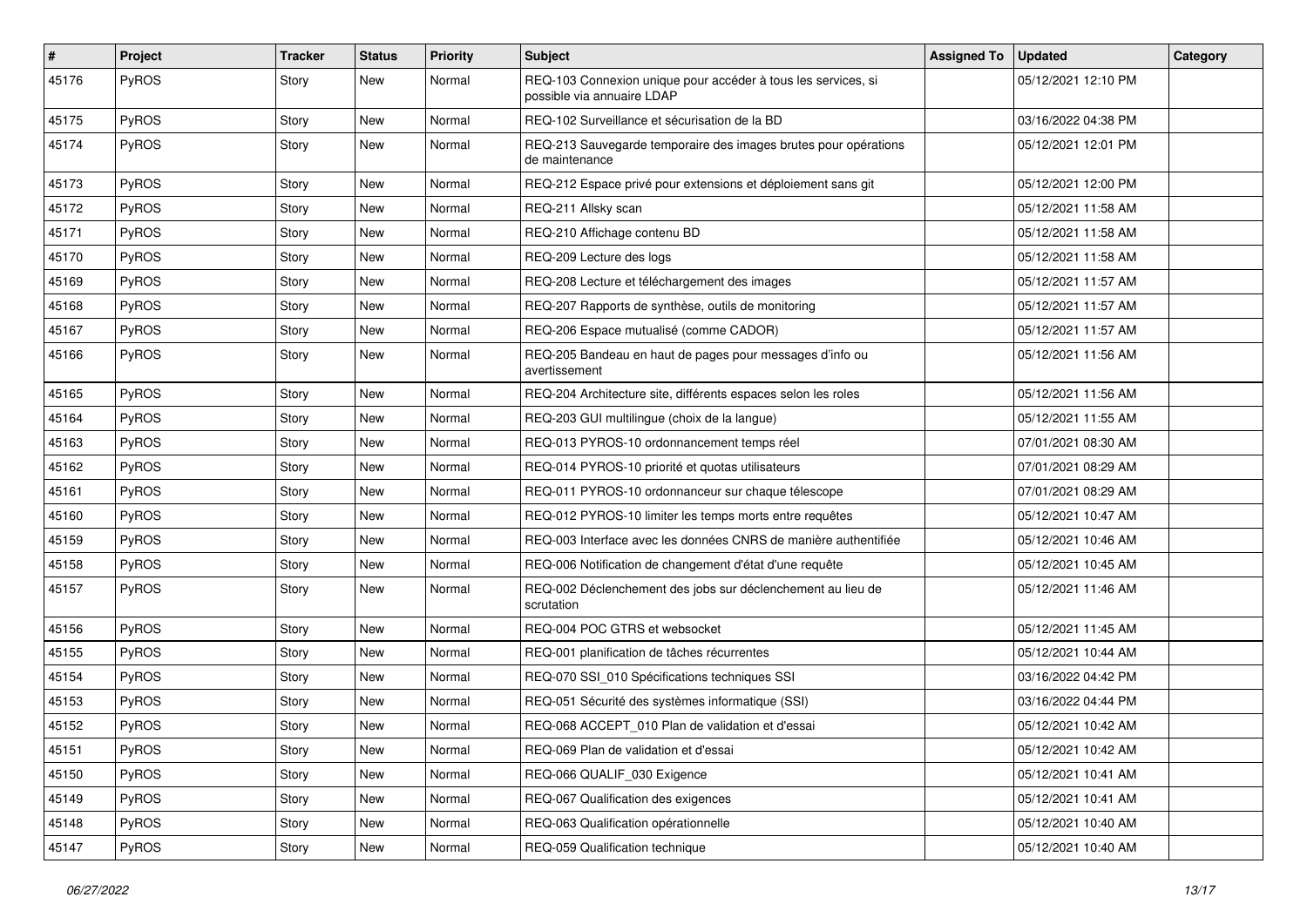| $\vert$ # | Project      | Tracker | <b>Status</b> | <b>Priority</b> | Subject                                                                                 | <b>Assigned To</b> | <b>Updated</b>      | Category |
|-----------|--------------|---------|---------------|-----------------|-----------------------------------------------------------------------------------------|--------------------|---------------------|----------|
| 45146     | PyROS        | Story   | New           | Normal          | REQ-064 Déploiement                                                                     |                    | 05/12/2021 10:39 AM |          |
| 45145     | PyROS        | Story   | New           | Normal          | REQ-062 QUALIF_020 Qualification opérationnelle                                         |                    | 05/12/2021 10:39 AM |          |
| 45144     | <b>PyROS</b> | Story   | New           | Normal          | REQ-060 JUSTIF_010 Justification de la définition                                       |                    | 05/12/2021 10:38 AM |          |
| 45143     | PyROS        | Story   | New           | Normal          | REQ-061 Justification de la définition                                                  |                    | 05/12/2021 10:37 AM |          |
| 45142     | PyROS        | Story   | <b>New</b>    | Normal          | REQ-058 QUALIF_010 Qualification technique                                              |                    | 05/12/2021 10:37 AM |          |
| 45141     | PyROS        | Story   | New           | Normal          | REQ-056 INTERFACE_010 Interfaçage avec PyROS                                            |                    | 05/12/2021 10:36 AM |          |
| 45140     | PyROS        | Story   | New           | Normal          | REQ-057 Interfaçage avec TAROT NC                                                       |                    | 05/12/2021 10:36 AM |          |
| 45139     | <b>PyROS</b> | Story   | New           | Normal          | REQ-054 Documentation et Formation                                                      |                    | 05/12/2021 10:35 AM |          |
| 45138     | PyROS        | Story   | New           | Normal          | REQ-055 ERGO 040 Documentation                                                          |                    | 05/12/2021 10:35 AM |          |
| 45137     | PyROS        | Story   | <b>New</b>    | Normal          | REQ-053 ERGO_030 Formation                                                              |                    | 05/12/2021 10:35 AM |          |
| 45136     | <b>PyROS</b> | Story   | New           | Normal          | REQ-052 ERGO_020 Operabilité                                                            |                    | 05/12/2021 10:34 AM |          |
| 45135     | PyROS        | Story   | New           | Normal          | REQ-050 SURETE_260 Système informatique (SSI)                                           |                    | 03/16/2022 04:42 PM |          |
| 45134     | PyROS        | Story   | New           | Normal          | REQ-043 SURETE_180 Sécurité des personnes : lumière                                     |                    | 05/12/2021 10:33 AM |          |
| 45133     | PyROS        | Story   | New           | Normal          | REQ-042 SURETE_170 Sécurité des personnes : système d'arrêt<br>automatique              |                    | 05/12/2021 10:33 AM |          |
| 45132     | PyROS        | Story   | New           | Normal          | REQ-031 SURETE 040 Automatisation du bâtiment                                           |                    | 05/12/2021 10:32 AM |          |
| 45131     | PyROS        | Story   | New           | Normal          | REQ-049 SURETE_250 Transfert des données                                                |                    | 03/16/2022 04:16 PM |          |
| 45130     | PyROS        | Story   | <b>New</b>    | Normal          | REQ-047 SURETE_240 Sauvegarde des données brutes                                        |                    | 03/16/2022 04:42 PM |          |
| 45129     | PyROS        | Story   | New           | Normal          | REQ-046 SURETE_210 Arrêt du système en cas de condition<br>météorologiques défavorables |                    | 03/16/2022 04:42 PM |          |
| 45128     | PyROS        | Story   | New           | Normal          | REQ-045 SECURITE_200 Système d'alerte                                                   |                    | 03/16/2022 04:42 PM |          |
| 45127     | PyROS        | Story   | New           | Normal          | REQ-044 SURETE_190 Sécurité des personnes : système d'arrêt<br>d'urgence                |                    | 05/12/2021 10:30 AM |          |
| 45126     | PyROS        | Story   | New           | Normal          | REQ-048 sauvegarde des données brutes                                                   |                    | 03/16/2022 04:43 PM |          |
| 45125     | PyROS        | Story   | New           | Normal          | REQ-041 information sur les composants (ajout)                                          |                    | 05/12/2021 10:29 AM |          |
| 45124     | PyROS        | Story   | New           | Normal          | REQ-038 focalisation, alignement,                                                       |                    | 05/12/2021 10:29 AM |          |
| 45123     | PyROS        | Story   | New           | Normal          | REQ-036 logiciel pour la maintenance à distance                                         |                    | 05/12/2021 10:28 AM |          |
| 45122     | PyROS        | Story   | New           | Normal          | REQ-032 automatisation du bâtiment et du télescope                                      |                    | 05/12/2021 10:27 AM |          |
| 45121     | PyROS        | Story   | New           | Normal          | REQ-009 requêtes de calibration                                                         |                    | 05/12/2021 10:54 AM |          |
| 45120     | <b>PyROS</b> | Story   | New           | Normal          | REQ-017 Information sur les requêtes soumises par l'utilisateur                         |                    | 05/12/2021 10:55 AM |          |
| 45119     | PyROS        | Story   | New           | Normal          | REQ-008 requêtes SST flexibles                                                          |                    | 05/12/2021 10:54 AM |          |
| 45118     | PyROS        | Story   | New           | Normal          | REQ-016 informations sur les composants de l'observatoire                               |                    | 05/12/2021 10:55 AM |          |
| 45117     | PyROS        | Story   | New           | Normal          | REQ-019 Mise à disposition des images et mesures                                        |                    | 05/12/2021 10:55 AM |          |
| 45116     | PyROS        | Story   | New           | Normal          | REQ-039 SURETE_160 Sauvegarde des pannes                                                |                    | 05/12/2021 10:56 AM |          |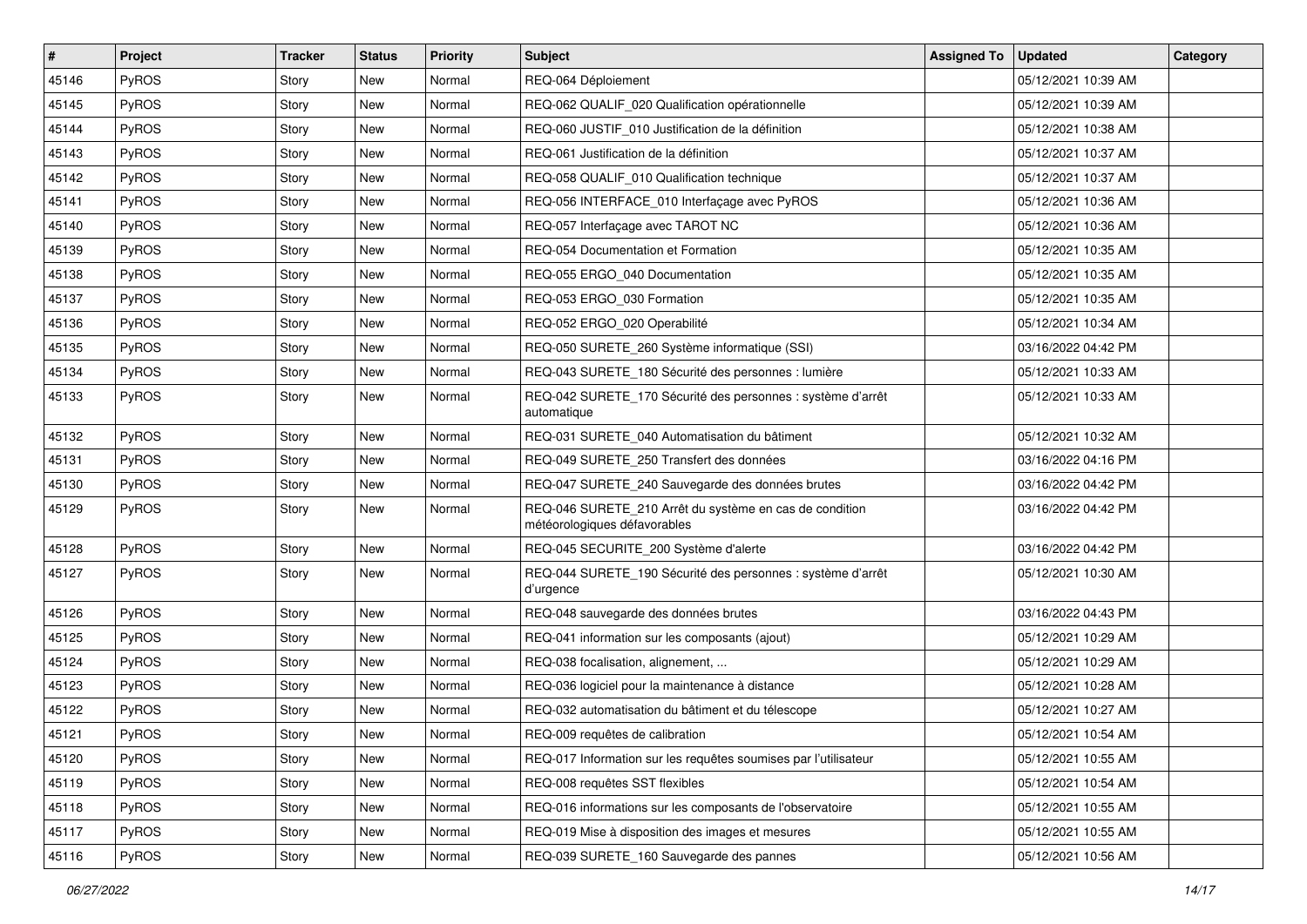| $\vert$ # | Project      | <b>Tracker</b> | <b>Status</b> | <b>Priority</b> | <b>Subject</b>                                                                                                                                       | <b>Assigned To</b> | <b>Updated</b>      | Category |
|-----------|--------------|----------------|---------------|-----------------|------------------------------------------------------------------------------------------------------------------------------------------------------|--------------------|---------------------|----------|
| 45115     | <b>PyROS</b> | Story          | New           | Normal          | REQ-035 SURETE_130 Maintenance à distance                                                                                                            |                    | 05/12/2021 10:56 AM |          |
| 45114     | PyROS        | Story          | New           | Normal          | REQ-021 FONC 020 Saut en déclinaison entre chaque image                                                                                              |                    | 05/12/2021 10:15 AM |          |
| 45113     | PyROS        | Story          | New           | Normal          | REQ-024 FONC 080 Directions et trajectoires accessibles                                                                                              |                    | 05/12/2021 10:11 AM |          |
| 45112     | <b>PyROS</b> | Story          | New           | Normal          | REQ-023 FONC_030 Délai de reprogrammation                                                                                                            |                    | 05/12/2021 10:00 AM |          |
| 45103     | <b>PyROS</b> | Story          | New           | Normal          | REQ-033 SURETE 050 Prise en compte de la météo                                                                                                       |                    | 03/16/2022 04:42 PM |          |
| 45102     | <b>PyROS</b> | Story          | New           | Normal          | REQ-029 Métadonnées des images                                                                                                                       |                    | 05/11/2021 04:44 PM |          |
| 45101     | <b>PyROS</b> | Story          | New           | Normal          | REQ-034 SURETE 080 Coupure électrique                                                                                                                |                    | 03/16/2022 04:42 PM |          |
| 45100     | <b>PyROS</b> | Story          | New           | Normal          | REQ-026 Plage d'angles horaires et ligne d'horizon                                                                                                   |                    | 05/11/2021 04:38 PM |          |
| 45099     | PyROS        | Story          | <b>New</b>    | Normal          | REQ-037 SURETE_140 Vérification du fonctionnement du télescope :<br>calibration                                                                      |                    | 05/11/2021 04:35 PM |          |
| 45098     | <b>PyROS</b> | Story          | New           | Normal          | REQ-030 SURETE_30 Répartition des nuits                                                                                                              |                    | 05/11/2021 04:27 PM |          |
| 45097     | <b>PyROS</b> | Story          | New           | Normal          | REQ-028 FONC_180 Métadonnées pour les poursuites LEO<br>(optionnelle)                                                                                |                    | 05/11/2021 04:45 PM |          |
| 45096     | PyROS        | Story          | <b>New</b>    | Normal          | REQ-027 FONC_170 Métadonnées                                                                                                                         |                    | 05/11/2021 04:44 PM |          |
| 45095     | PyROS        | Story          | New           | Normal          | REQ-018 Cloisonnement des données                                                                                                                    |                    | 05/11/2021 04:17 PM |          |
| 45051     | PyROS        | Task           | New           | Normal          | Implémenter le protocole Indi avec une classe DeviceControllerIndi                                                                                   |                    | 05/06/2021 05:05 PM |          |
| 45049     | PyROS        | Task           | <b>New</b>    | Normal          | <b>CAMERA FLI</b>                                                                                                                                    |                    | 07/16/2021 09:34 AM |          |
| 45048     | <b>PyROS</b> | Task           | <b>New</b>    | Normal          | HARDWARE DEVICES definition, test, config, management                                                                                                |                    | 10/08/2021 05:51 PM |          |
| 45046     | <b>PyROS</b> | Task           | <b>New</b>    | Normal          | Manual mode                                                                                                                                          |                    | 12/14/2021 12:34 PM |          |
| 45035     | PyROS        | Task           | <b>New</b>    | Normal          | Resilience (failure tolerance)                                                                                                                       |                    | 05/06/2021 12:58 PM |          |
| 45034     | PyROS        | Task           | <b>New</b>    | Normal          | Resilience (failure tolerance)                                                                                                                       |                    | 05/06/2021 12:58 PM |          |
| 45004     | PyROS        | Task           | New           | High            | MAIN CONFIG FILE - Décrire dans un fichier texte la configuration<br>complète d'une UNIT (monture) et tous ses composants et instruments<br>associés |                    | 01/29/2022 01:25 AM |          |
| 45000     | PyROS        | Task           | New           | High            | Generic commands grammar description & management                                                                                                    |                    | 05/06/2021 05:05 PM |          |
| 44999     | PyROS        | Task           | New           | Normal          | Execution                                                                                                                                            |                    | 12/14/2021 12:35 PM |          |
| 44998     | PyROS        | Task           | <b>New</b>    | Normal          | Monitoring: Check & log continuously instrument (or telescope) status                                                                                |                    | 12/14/2021 12:33 PM |          |
| 44997     | PyROS        | Task           | <b>New</b>    | Normal          | Start & Stop                                                                                                                                         |                    | 12/14/2021 12:33 PM |          |
| 44995     | PyROS        | Task           | <b>New</b>    | Normal          | (F09) TESTS to validate this feature                                                                                                                 |                    | 10/08/2021 05:45 PM |          |
| 44994     | PyROS        | Task           | <b>New</b>    | Normal          | (F09) AUTHORIZATIONS for this feature (who can do what) : doc &<br>implem.                                                                           |                    | 12/14/2021 12:15 PM |          |
| 44993     | PyROS        | Task           | <b>New</b>    | Normal          | (F09) ENTITIES definition & implementation                                                                                                           |                    | 12/14/2021 12:33 PM |          |
| 44992     | PyROS        | Task           | New           | Normal          | Switch modes between Automatic and Manual mode                                                                                                       |                    | 05/04/2021 12:31 PM |          |
| 44991     | PyROS        | Task           | <b>New</b>    | Normal          | Execution                                                                                                                                            |                    | 05/04/2021 12:30 PM |          |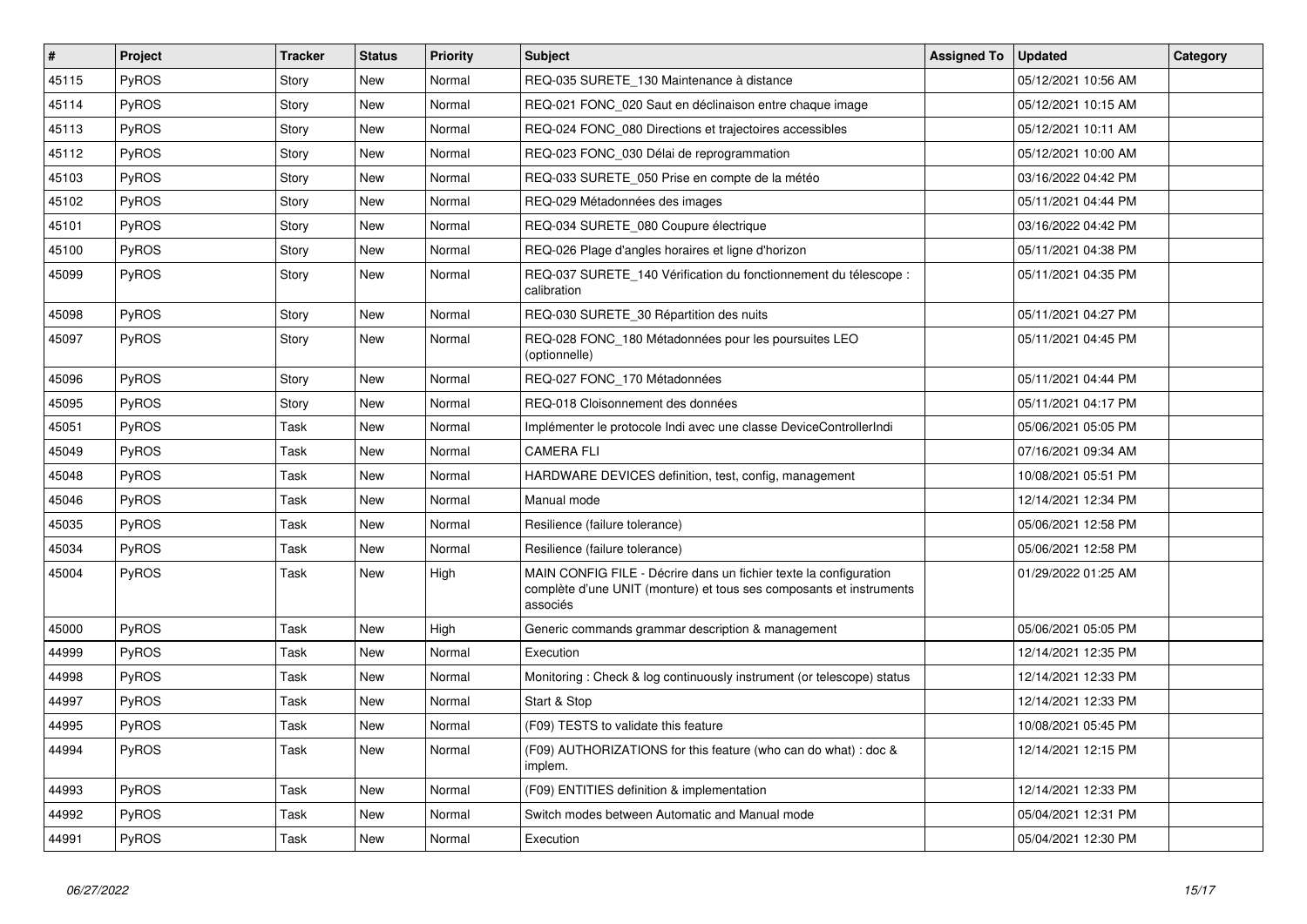| $\#$  | Project      | <b>Tracker</b> | <b>Status</b> | <b>Priority</b> | <b>Subject</b>                                                                                                                          | <b>Assigned To</b> | <b>Updated</b>      | Category |
|-------|--------------|----------------|---------------|-----------------|-----------------------------------------------------------------------------------------------------------------------------------------|--------------------|---------------------|----------|
| 44990 | PyROS        | Task           | <b>New</b>    | Normal          | Monitoring: Check & log continuously Telescope and instruments<br>status, and make a general synthesis                                  |                    | 05/04/2021 12:30 PM |          |
| 44989 | PyROS        | Task           | New           | Normal          | Start & Stop                                                                                                                            |                    | 05/04/2021 12:29 PM |          |
| 44988 | PyROS        | Task           | New           | Normal          | TESTS to validate this feature                                                                                                          |                    | 05/04/2021 12:26 PM |          |
| 44987 | <b>PyROS</b> | Task           | New           | Normal          | (F08) AUTHORIZATIONS for this feature (who can do what) :<br>documentation & implementation                                             |                    | 06/08/2021 08:20 AM |          |
| 44986 | PyROS        | Task           | New           | Normal          | ENTITIES (& properties) to be defined                                                                                                   |                    | 05/04/2021 12:25 PM |          |
| 44973 | <b>PyROS</b> | Task           | New           | Normal          | (F07) Scheduling Sequences according to priorities, quotas, observing<br>conditions, Seg parameters, Seg constraints                    |                    | 05/06/2021 02:59 PM |          |
| 44972 | PyROS        | Task           | New           | Normal          | Planning triggers - each time the context is changed                                                                                    |                    | 05/03/2021 12:06 PM |          |
| 44971 | PyROS        | Task           | New           | Normal          | Get the list of sequences to be planned                                                                                                 |                    | 05/03/2021 11:43 AM |          |
| 44970 | PyROS        | Task           | New           | Normal          | TESTS to validate this feature                                                                                                          |                    | 05/03/2021 11:41 AM |          |
| 44969 | <b>PyROS</b> | Task           | <b>New</b>    | Normal          | (F07) AUTHORIZATIONS for this feature (who can do what) :<br>documentation & implementation                                             |                    | 06/08/2021 08:21 AM |          |
| 44968 | PyROS        | Task           | <b>New</b>    | Normal          | ENTITIES (& properties) to be defined                                                                                                   |                    | 05/03/2021 11:38 AM |          |
| 44945 | PyROS        | Task           | New           | Normal          | (READ 1) Sequence detailed view                                                                                                         |                    | 02/03/2022 09:45 AM |          |
| 44932 | PyROS        | Task           | <b>New</b>    | Normal          | CREATE a Sequence (must be attached to a valid SP)                                                                                      |                    | 02/23/2022 12:02 PM |          |
| 44924 | PyROS        | Task           | New           | Normal          | (F04) ENTITIES - definition & implementation                                                                                            |                    | 12/15/2021 07:36 AM |          |
| 44923 | PyROS        | Task           | New           | Normal          | (F04) TESTS to validate this feature                                                                                                    |                    | 12/15/2021 07:36 AM |          |
| 44922 | PyROS        | Task           | New           | Normal          | (F04) AUTHORIZATIONS for this feature (who can do what) :<br>documentation & implementation                                             |                    | 12/15/2021 07:37 AM |          |
| 44921 | PyROS        | Task           | New           | Normal          | Démarrage de la production des fichiers de calibration (fin de nuit)                                                                    |                    | 04/30/2021 12:43 PM |          |
| 44920 | PyROS        | Task           | New           | Normal          | Démarrage ou fin des observations (début/fin de nuit)                                                                                   |                    | 04/30/2021 12:43 PM |          |
| 44919 | PyROS        | Task           | New           | Normal          | Sauvegarder (logger) les différents changements d'état                                                                                  |                    | 12/15/2021 07:37 AM |          |
| 44918 | PyROS        | Task           | New           | Normal          | Optimiser : Agir sur le système en fonction des conditions d'observation<br>pour n'observer que quand la qualité du ciel est suffisante |                    | 04/30/2021 12:41 PM |          |
| 44917 | PyROS        | Task           | New           | Normal          | Sécuriser : Agir sur le système en fonction de l'environnement<br>(externe/interne) pour la sécurité de l'Observatoire et des personnes |                    | 04/30/2021 12:41 PM |          |
| 44916 | PyROS        | Task           | <b>New</b>    | Normal          | Rythmer : Agir sur le système pour lui donner un rythme en fonction du<br>temps (nuit/jour)                                             |                    | 04/30/2021 12:43 PM |          |
| 44915 | PyROS        | Task           | New           | Normal          | Changer le mode du système : passer en mode manuel (maintenance)<br>ou automatique                                                      |                    | 12/15/2021 07:37 AM |          |
| 44914 | PyROS        | Task           | New           | Normal          | (re-)Démarrer, mettre en Pause, ou Stopper tout ou partie du système                                                                    |                    | 04/30/2021 12:40 PM |          |
| 44907 | PyROS        | Task           | New           | Normal          | Show Weather & Observatory monitored data (in a convenient way)                                                                         |                    | 05/05/2022 09:53 AM |          |
| 44906 | PyROS        | Task           | <b>New</b>    | Normal          | Compute and save Observing conditions                                                                                                   |                    | 12/15/2021 07:35 AM |          |